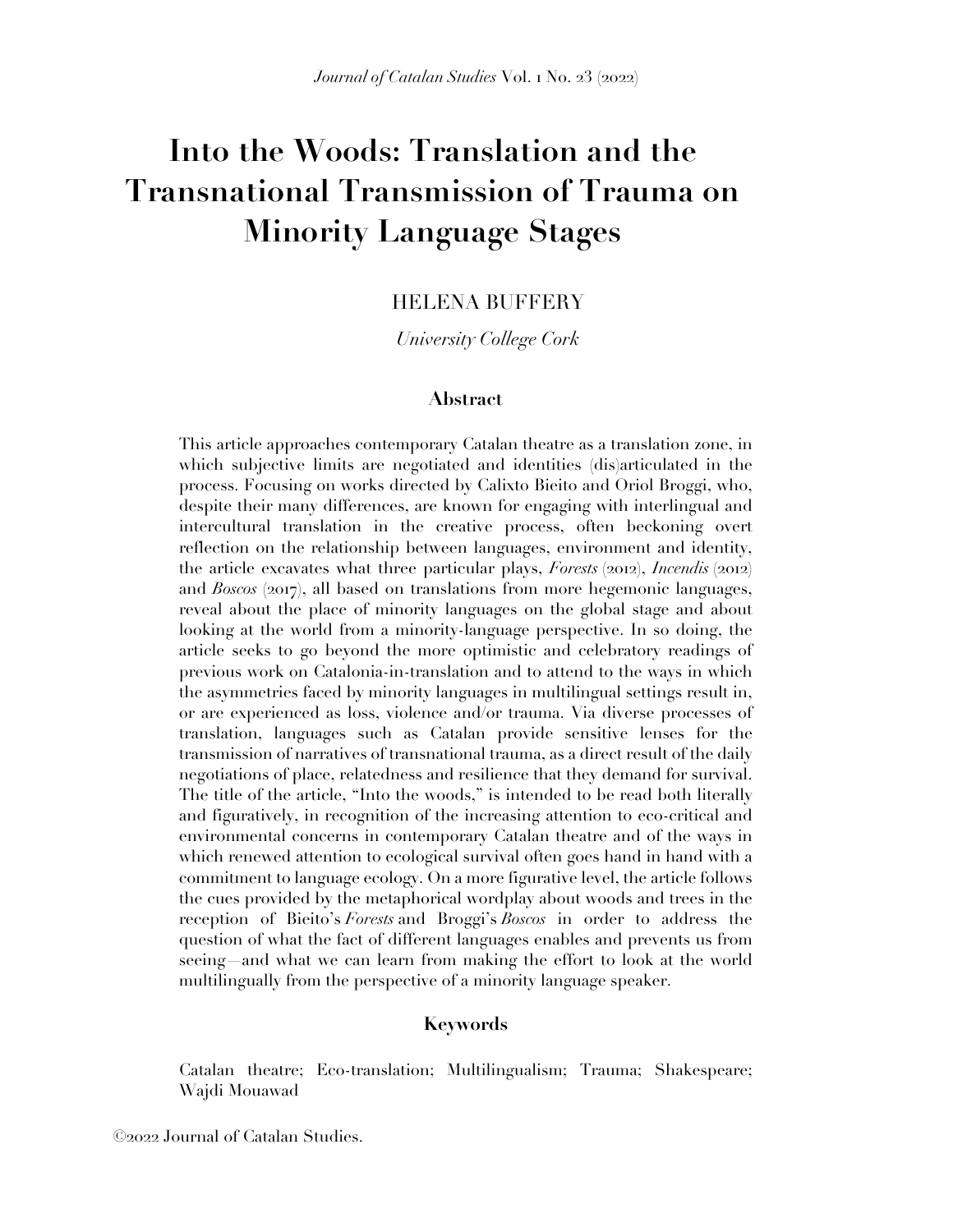# **Into the Woods: Translation and the Transnational Transmission of Trauma on Minority Language Stages**

### HELENA BUFFERY

*University College Cork*

On the evening of 31 August 2012, I found myself waiting with my then 80-year-old Barcelona-born mother outside the Old Rep theatre on Station Street in Birmingham, England, to see the premiere of *Forests*, directed by Calixto Bieito, a work that had been commissioned as part of the World Shakespeare Festival and coproduced with the Royal Shakespeare Company (and thus due to play later at London's Barbican, as well as in Madrid, Barcelona and Girona's *Temporada Alta*).<sup>1</sup> Some of the people around us were apprehensive, having heard that Bieito might be a difficult or controversial director; others enthused about the exciting visual quality of his other work, echoing the kinds of reviews that tend to be distilled on websites and in press packs. <sup>2</sup> When we were eventually able to enter the theatre, we found the stage already brightly lit with the artificial eco-hum characteristic of the contemporary art installation. At the centre was an enormous tree, the single avatar of the forests announced in the production's title. Here the photograph of the real tree that graced the programme cover, with a monstrous Caliban at its heart, had been transplanted to an artificial setting, just as we were being led on a paradoxical journey into forests at the heart of a post-industrial city. This was no natural world for humanity to enter and with which to interact, but a nature already and irrevocably transformed, mediated and reconstructed by culture, its artificiality, its cyber-presence, placed centre-stage as in a museum for us to observe. Here, in the Old Rep

<sup>1</sup> *Forests*, co-production BIT Produccions and Birmingham Repertory Theatre in collaboration with the Royal Shakespeare Company. Premiered 31 August 2012. Director: Calixto Bieito; dramaturgy: Marc Rosich; original music: Maika Makovski; cast: Roser Camí, Hayley Carmichael. George Costigan, Maika Makovski, Josep Maria Pou, Katy Stephens, Christopher Simpson.

<sup>2</sup> The promotional video for the show included the following from *The Wall Street Journal,*  11 November, 2011: "For the better part of the past decade, no season has been complete without a scandal involving the work of Calixto Bieito," among other sensationalising soundbites. https://www.youtube.com/watch?v=F3f9b4NFM7s*,* 26 July, 2012, 0:12 [accessed 4 September 2021].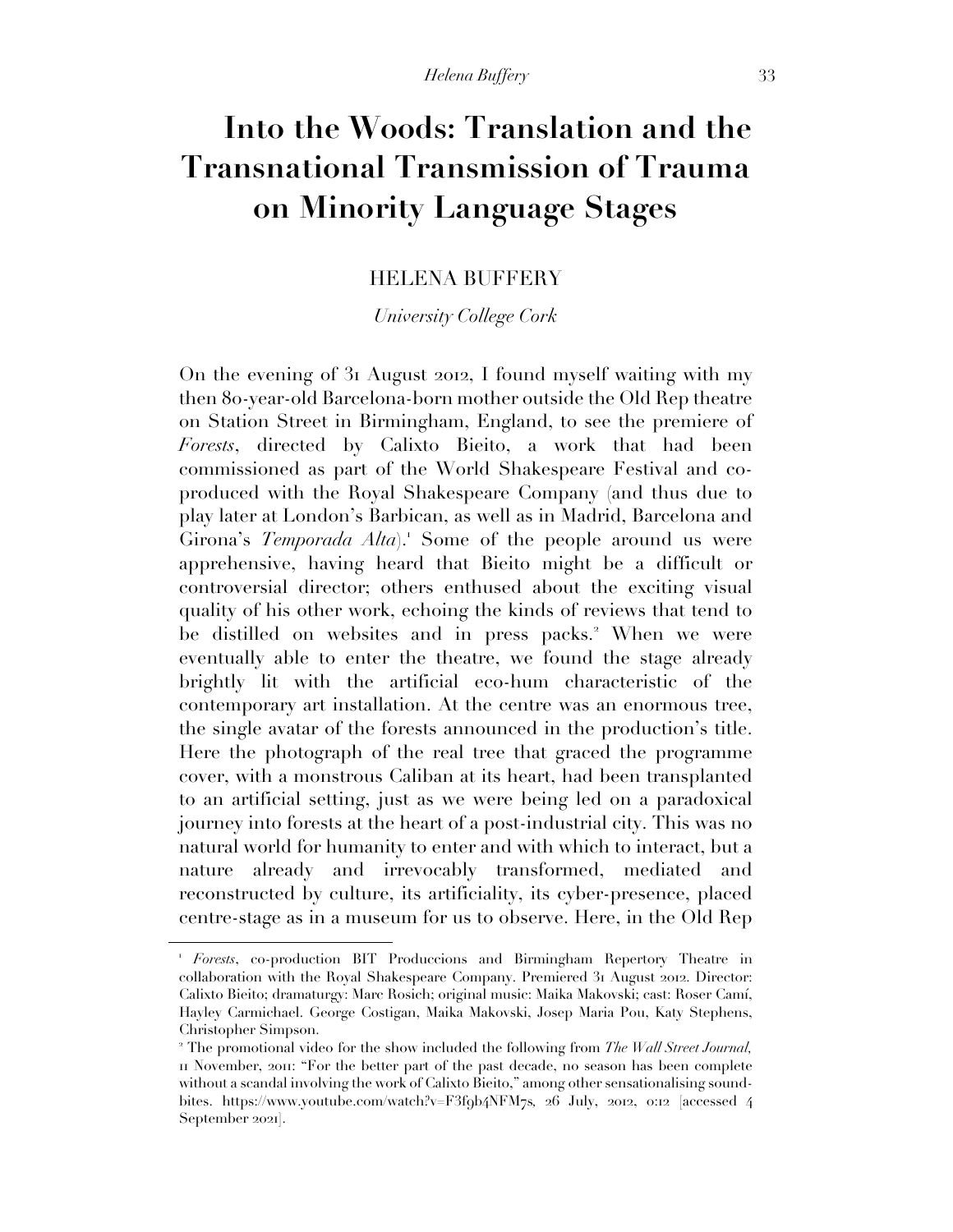in Birmingham, the body of the other, of monstrous alterity, was on the outside, and there, on stage, was a body for me instantly recognisable as that of emblematic Catalan actor Josep Maria Pou a staple of Spanish and Catalan theatre, cinema and television—who had previously played Lear in Bieito's controversial 2004 production of *El rei Lear*. 3

The entrance of the audience, which included Bieito himself, was followed by that of the actors, themselves cast as visitors to an exhibit in a museum, circling the tree, making their phone calls, stepping over Pou's prostrate body. The only narrative at this point was a quotation from Joseph Beuys: "I think the tree is an element of regeneration which in itself is a concept of time."<sup>4</sup> We were placed in a scenario where the relationship between art and reality was to be seen in ecological terms, in terms of landscape, a landscape in which all present were inserted as part of the performance, collapsing boundaries between art and reality. This was not a show for the passive spectator, but one in which we were all required to perform cultural work: whether by trying to put together some sort of narrative or to spot the quotations from the twenty or so works of Shakespeare that formed the archive on which the production was based; by trying to follow the different characters on stage as they shifted between speaking, playing, dancing, singing, swapping clothes and performance styles; or by trying to understand the frequent slippage between languages and voices—primarily Catalan and English in the production I saw—and the relationship between spoken, written and sung words, breaths and silences.

The multiple perspectives offered on a range of familiar texts and scenarios were, of course, impossible to grasp and maintain simultaneously, drawing attention as they did to the shift from play to hard work that followed the actors' literal passing of the ball into the audience's court. The feelings of discomfort this at times created, as was apparent in many of the reviews and blogs,<sup>5</sup> was magnified by

<sup>3</sup> *El rei Lear*, translated by Joan Sellent, was premiered on 29 June 2004 in the *Teatre Romea*, Barcelona. See Delgado 2006, 135–50, for more on this seminal production.

<sup>4</sup> The quotation is taken from a conversation about Beuys' emblematic project *7000 Eichen*, inaugurated at *Documenta 7* in Kassel, Germany, in 1982. See Demarco (1982).

<sup>&</sup>lt;sup>5</sup> See, for instance: "Anyone who is tied to dramatic structure and narrative continuity will absolutely hate this performance" (Fisher, November 2012); "This was my second Calixto Bieito production in a matter of days having seen his Shakespeare 'mash-up' *Forests* at the Barbican Centre two nights before. I am a great admirer of his work and *Forests*, quite frankly, was a disappointment" (Operatraveller, November 2012); "This may not be your Shakespeare or mine. It is, however, emphatically Bieito's. And what he memorably unearths is the idea of the forest as a place of both escape and terror. Above all, what he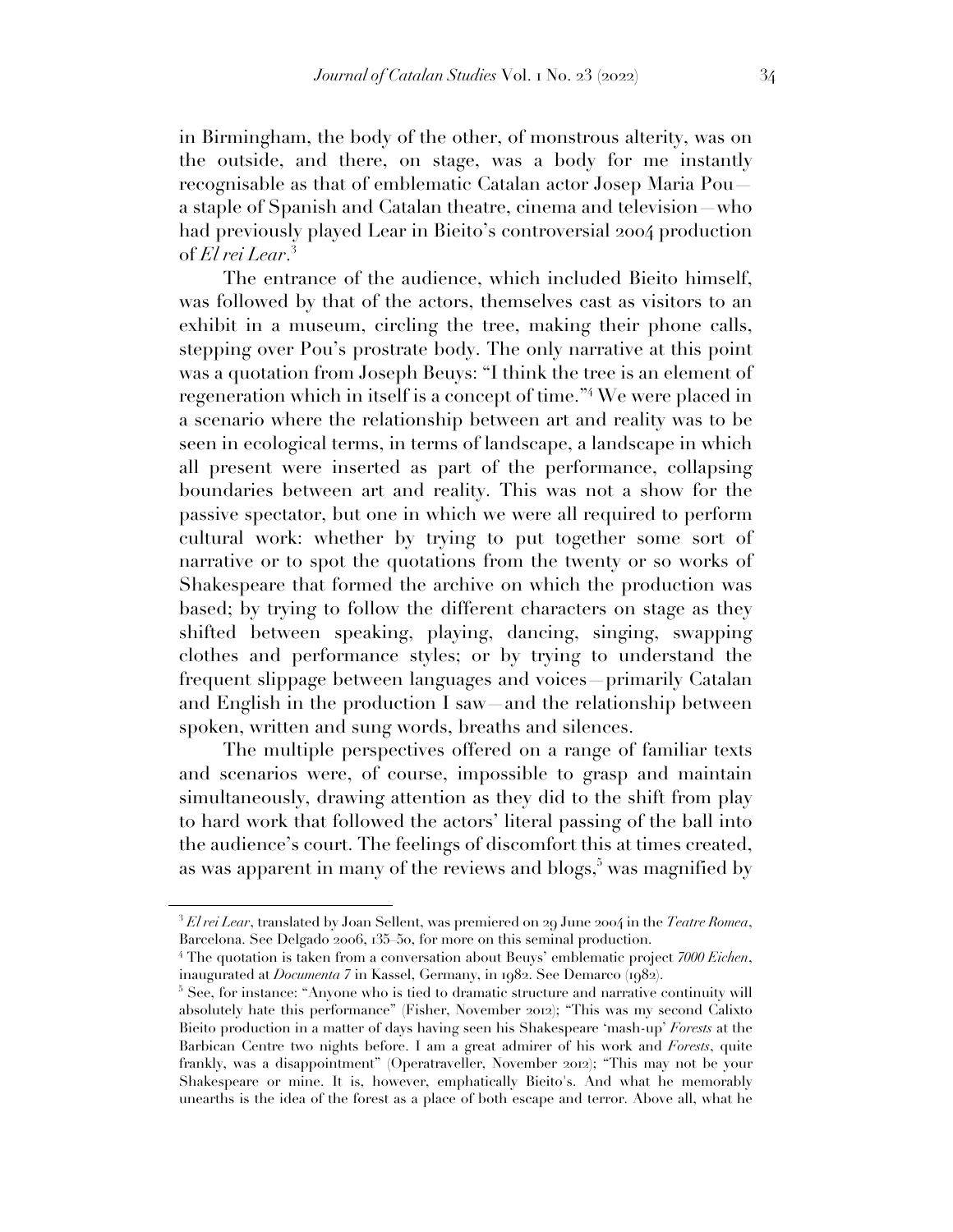reactions to the nudity and violence that followed, $6$  particularly in the later stages of the performance, after the deer hunt, which inaugurated a rapid collapse in human relationships with each other and with the environment.<sup>7</sup>

Reactions to the show were almost predictable: ranging from the confused to the angry, to a sense of audience violation and abuse, to the enthusiastic, enlightening and effusive.<sup>8</sup> Some critics found it a praiseworthy production; others were hard-pressed to give it 2 out of 5 stars. The criticism was shaped by the tree-forest imagery, to the point of cliché.<sup>9</sup> This was a production in which you could not see the forest for the trees, which was all surface and no content, where nothing made sense at all. This was a production in which the individual actors were considered talented, but were let down by the lack of a coherent reading or artistic vision, where the audience was left floundering, like the actors, without any structure. And even when the artistic vision was praised, there was a question as to why Catalan was there at all. The intermingling of languages was seen as a gimmick, tolerable for a few seconds but then tedious: it was too tiring to look at subtitles; the presence of Catalan was like another tree with nothing to contribute to the whole.<sup>10</sup> Like Pou's prostrate,

discovers in Shakespeare is a tangible apprehension of the black chaos that lurks beneath the surface of social order" (Billington, 5 September 2012).

<sup>&</sup>lt;sup>6</sup> "I loved *Forests*, but don't go if you're easily offended. There's real violence and cruelty including sex scenes and a full frontal" (Price, 5 September 2012); "In a mixed gender production, only Camí's full-scale nudity occupies significant stage time—with a crude play on the word 'bush' at one point. There is not a clear enough meaning or aesthetic attached to these choices with the result of making this female aggression and nudity feel gratuitous" (Dustagheer, 11 November 2012).

<sup>7</sup> The transition from the playful paradise of the Forest of Arden was inaugurated by the stag hunt in Act II, Scene i of *As You Like It*, which segues into the chaos of *Titus Andronicus*, *Timon of Athens*, *Macbeth*, *Troilus and Cressida*, *3 Henry VI* and *King Lear*.

<sup>8</sup> My mother, incidentally, was thrilled by the opportunity to hear Catalan on a British stage at a time when all the news she was getting from Spain indicated a refusal to recognise its sociolinguistic legitimacy and attempts to reduce its presence in educational programmes in the Catalan-speaking areas through implementation of the controversial Ley Wert of 2010. <sup>9</sup> Examples include: "In Catalan director Calixto Bieito's Forests, it can be hard to see the

wood for the trees" (Cavendish, 5 September 2012); "It is a bold idea to graft Shakespeare's thoughts about forests and make something original out of them—to turn over a new narrative leaf" (Kellaway, September 2012); "an epic arboreal mash-up" (Hickling, 3 September 2012).

<sup>10</sup> Dubbed by Quentin Letts as "state-subsidised bilingual bilge" (September 2012) and Ian Shuttleworth as a "British Catalan Shakespearean mash-up" (8 November 2012), other critics appeared more indulgent at first: "*Forests* is bilingual—the actors switching between English and Catalan. Impressive at first, the novelty soon wears off. What does Catalan add to a performance staged in London?" (Tucker, November 2012). One of the few entirely positive responses to this trans-languaging was that of Francesca Roberts: "The Catalan, which is adopted by the bilingual cast sporadically throughout, seems to make love sing louder and pain cry out more. There is something about hearing Iago's howling cries of 'I would drown myself for love' repeated in Catalan that strikes right to the core" (Roberts, November 2012).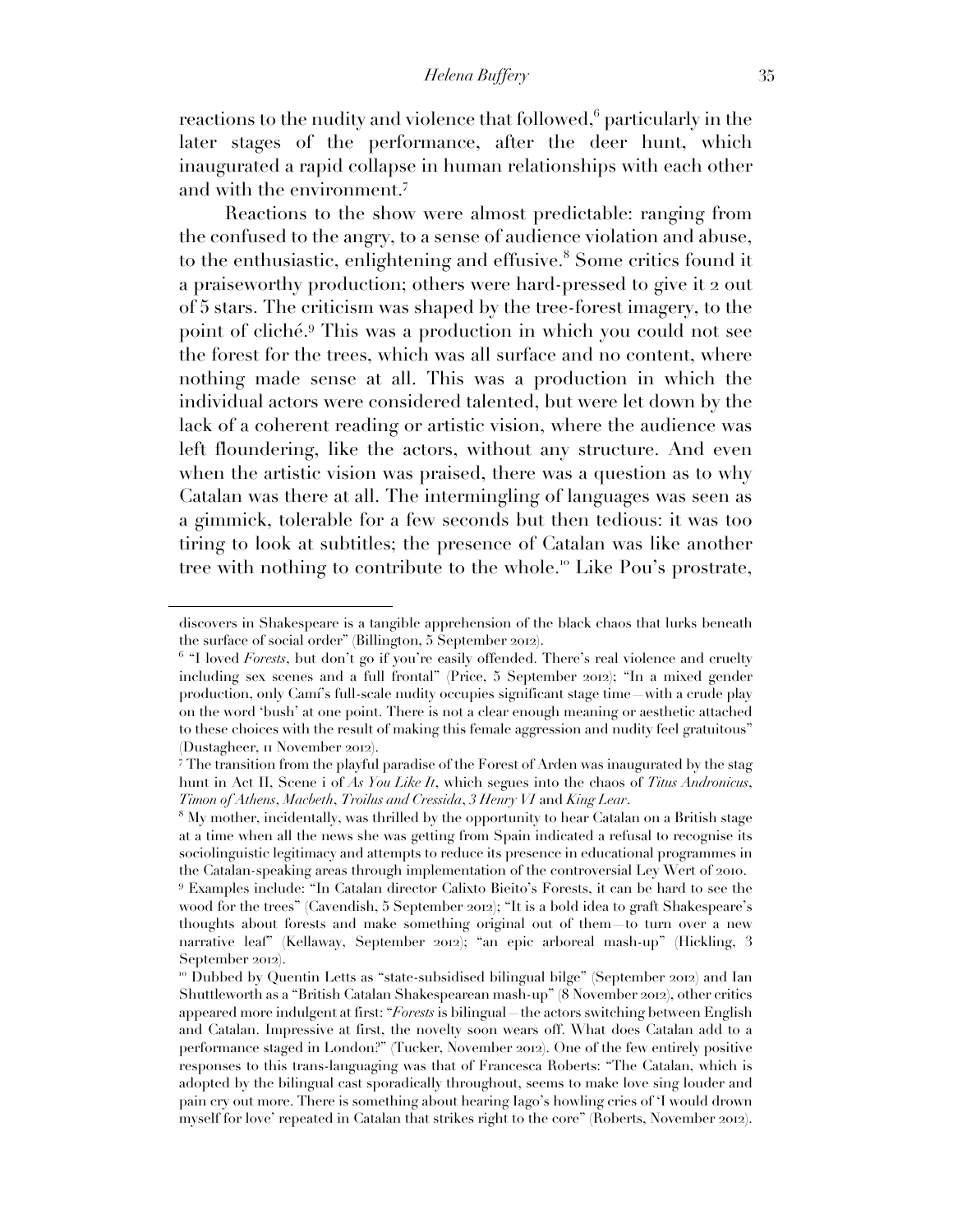tramp-like body at the beginning of the show, like the voice of Maika Makovski, for some the Catalan language was out of place, unrecognisable, monstrous.

The same sort of ambivalence was to be found in the Spanish press, when the play travelled to the Peninsula later in the season.<sup>11</sup> Appreciation for the visual power of Bieito's work, and the charisma of the actors, was often tempered by complaints about the piece's purported lack of coherence. One review of the showing at the Teatro Valle Inclán in Madrid's *Centro Dramático Nacional*, for instance, returned to the forest/tree metaphor to claim that "Bieito se va por las ramas," which suggested both over-indulgence and confusion: "[e]l problema es que *Forests* es tan deshilvanado, tan errático e inasible en su dramaturgia, que no interesa ni atrapa: nos deja un sólido sentido estético y un puñado de llamativas acciones actorales" (Ayanz, 26 October 2012). Of the actors and the question of language, *La Razón*'s critic went on to write:

Brillan todos, claro, y eso que el experimento inglés/catalán no acaba de cuajar: el orden es tan impredecible que una frase empezada en un idioma acaba en otro mientras el espectador se esfuerza por comprender. Quedan momentos hermosos e impactantes, como en casi toda la trayectoria de Bieito. Pero en *Forests* la dramaturgia se va por las ramas y el efectismo deja paso al deseo de que el texto de Shakespeare hubiese sido menos un puzzle y más una tesis, una narración o alguna otra fórmula: un bosque, no árboles sueltos.

(Ayanz, 26 October 2012)

Meanwhile, Javier Villán, writing for *El Mundo* (5 November 2012), tempered his appreciation of the luminosity of director Bieito's and dramaturg Rosich's exploration of Shakespeare's mysterious forests with ambivalence over the mix of languages, which he simultaneously attributes to the production's international dimension (involving the Royal Shakespeare Company [RSC] and Barcelona International Theatre) and a sense of localised provincialism:

Y actores ingleses y catalanes que hablan en inglés y en catalán con sobretítulos en castellano... La dimensión internacional que tiene el espectáculo y la producción de la Royal

<sup>11</sup> See, for instance, "Como veis, es bastante especial el asunto, así que desde luego no es para todos los gustos. Pero sin duda, y aunque Bieito caiga por momentos en sus propias trampas, es un espectáculo indudablemente interesante. Una selva de sensaciones en la que en ocasiones te pierdes porque las ramas no dejan ver el bosque" (Gavaldón, October 2012).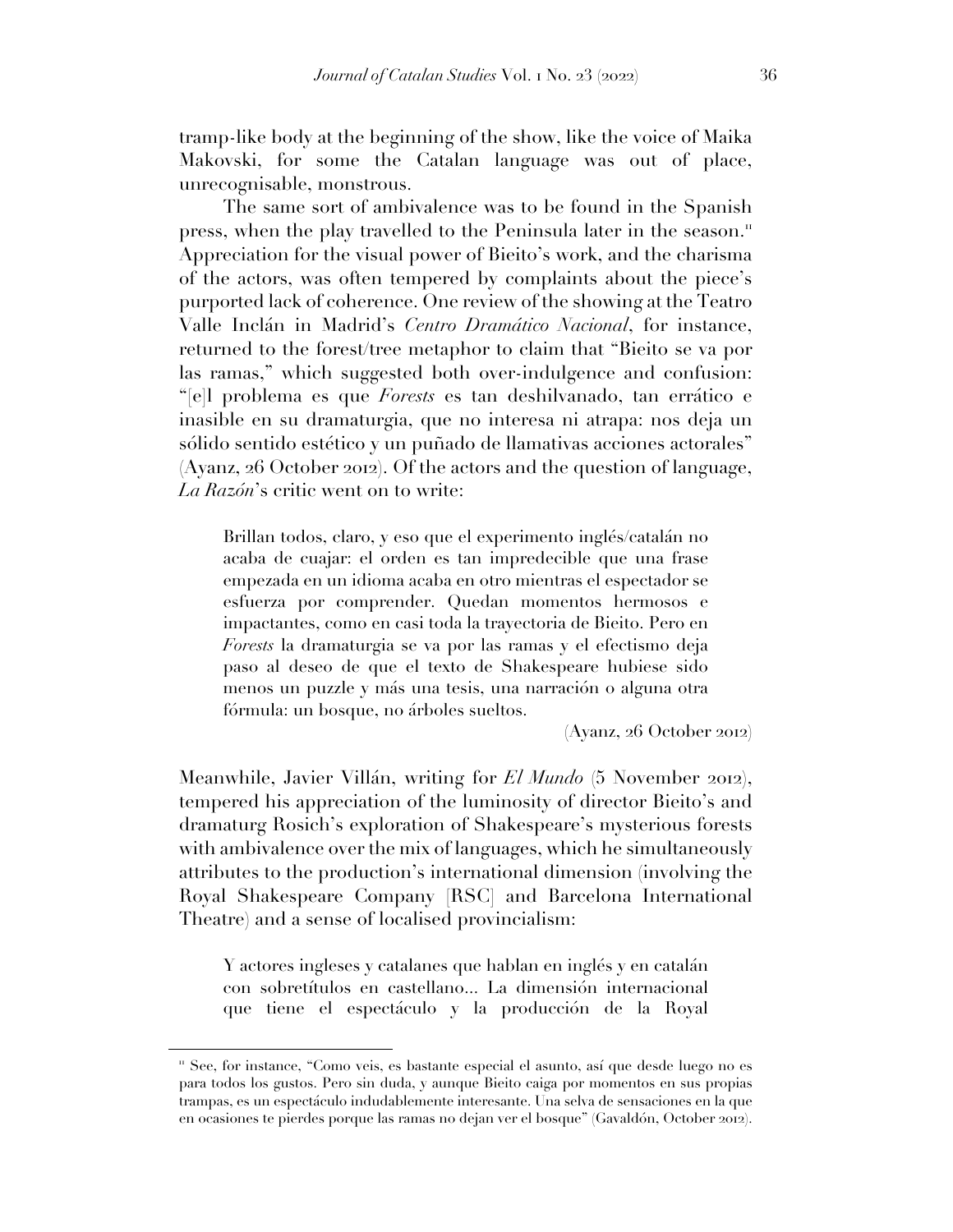Shakespeare y Barcelona Internacional Teatre, explica lo del inglés y el catalán, sin duda cara a la política lingüística de la Generalitat más que a un mercado limitado… En Madrid, en el Valle Inclán del Centro Dramático Nacional (CDN), nos arreglamos con subtítulos. Para quienes no entiendan el catalán, cosa no del todo impensable habiendo nacido en Palencia, Cáceres o Madrid, por ejemplo, Josep Maria Pou habla también inglés; quienes fuimos charnegos por los 60 en Barcelona, no es necesario pero también vale.

Parafraseando a Max Estrella—en diálogo con el anarquista condenado a la Ley de Fugas—"Barcelona es cara a mi corazón." Max Estrella podía decirlo en alabanza a los anarquistas que ajusticiaban patronos catalanes en una cruenta lucha de clases. Ahora puede aplicarse a la hermosa lengua de Espriu, Carner, Foix, Gimferrer... en una cruenta lucha de idiomas […] Los sobretítulos distraen un poco [...].

(Villán, 5 November 2012)

In drawing attention to the lack of an audience equipped to understand both languages in the play and attributing the presence of Catalan to the linguistic politics of the Generalitat, Villán portrays his own position in the landscape to be that of a former "charnego," a subaltern Spanish-speaker of Murcian or Andalusian origin. I have quoted his review at length precisely because it reveals both the complexity of the socio- and ecolinguistic relationship between what Cronin calls "voice, place and belonging in different contexts and different situations" (2017, 16) and the difficulty of translating this relationship. Villán claims a very particular insight into the meaning behind the play's multilingualism that is further legitimized, in writing for *El Mundo,* by harking back to Valle-Inclán's *Luces de Bohemia* (1920). In so doing, he at one and the same time characterises the Catalan language, culture and society as bourgeois—thus implying that the relationship between Catalan and Spanish is one in which the former is dominant and hegemonic and the latter dominated and subjugated—whilst positioning himself as unusually capable of appreciating the beauty of a language (Catalan) unfortunately caught up in a crude linguistic conflict.<sup>12</sup> Villán's self-

 $12$  Furthermore, I would suggest that there is deliberate ambivalence in the article as to whether the "crude conflict of languages" refers to contemporary Catalan-Spanish relations, at a time when there were beginning to be increasing calls for secession in Catalonia, or to the perceived asynchrony of the interplay between Catalan and English on stage. See Maria Josep Cuenca, "The War of the Languages" (2009), for an exceptionally insightful corpusbased study of the way in which linguistic conflict was constructed and represented in Spanish and Catalan media from the end of the 1990s onwards.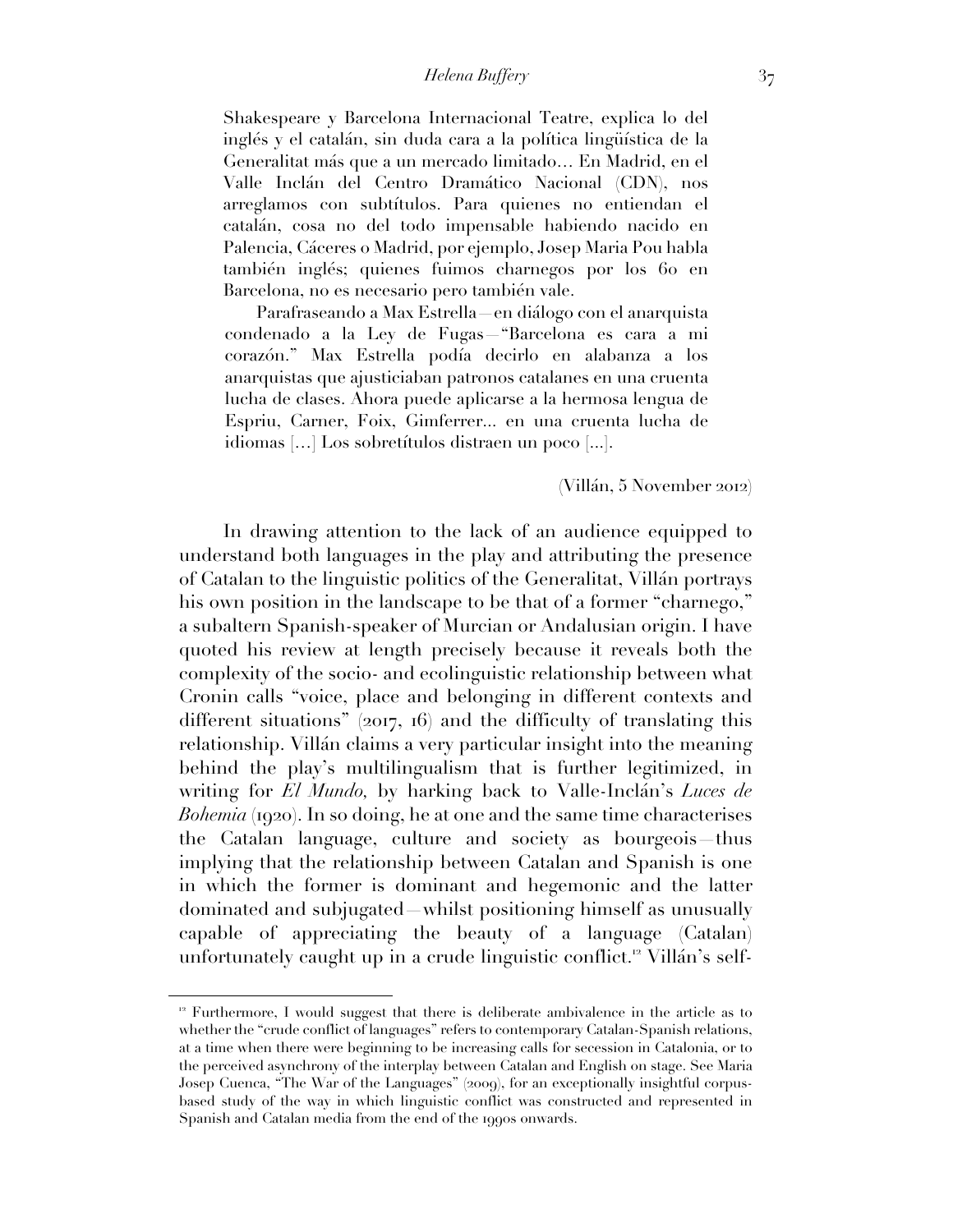positioning is, however, only superficially nuanced or complex, as ultimately it reproduces the same gulf between the aesthetic and the affective that is a feature of many of the other reviews of the production at London's Barbican, above all in their attitudes towards the Catalan language: it's fine at a distance—beautiful as local colour—but ultimately provincial. For example: "[i]t [the theatre] wasn't full, and I have to say people in the audience speaking in Spanish (or Catalan) appeared to enjoy it, and there were quite a few. But I guess if I lived in Barcelona, I'd be pleased to see any stage play, however bad, in English" (Viney, 9 November 2012). Here the reviewer is very clearly marking the other, Catalan attachment to language and culture as provincial; one's own attachments are, needless to say, not in question at all.

If I have recounted this anecdote here it is in order to draw attention to one of the key moments when I began to think of translation and multilingualism in terms of trauma, perhaps because the reception of *Forests* took me back somewhat recursively and repetitiously to linguistic and textual relationships that I thought I had left long behind me, in my move from questions of translation history and translatability towards a focus on cultural translation as intersubjective negotiation and performance. In part, the anecdote draws attention to how what we see, hear and comprehend ultimately depends on our relationship to landscape as well as to how this has an impact on whether we can see the wood for the trees and, indeed, on whether we have to decide to see one instead of the other. In the interview with Bieito included in the programme notes, the director very clearly signals his interest in the relationship between language, landscape and identity as spanning the local and the global, the personal and the political, the emotional and the ecological:

I grew up in a little city surrounded by forests, and I love German Romanticism, where the forest is a key theme. Forests have been very important to me ever since I was a child, and they are always with me, everywhere I go. I love to walk around the forests. But I also think that trees are like people, like human beings. We have developed our lives and our world so much in a technological way but, in emotional terms, we haven't really changed much in comparison with other periods in our history. We are suffering, crying, in pain, in love, in a very similar way to our predecessors. Nature rules our lives. We are growing up, living and dying like trees.<sup>13</sup>

 $13$  See also the video reproduction of parts of this interview in Bagnera (31 October 2012).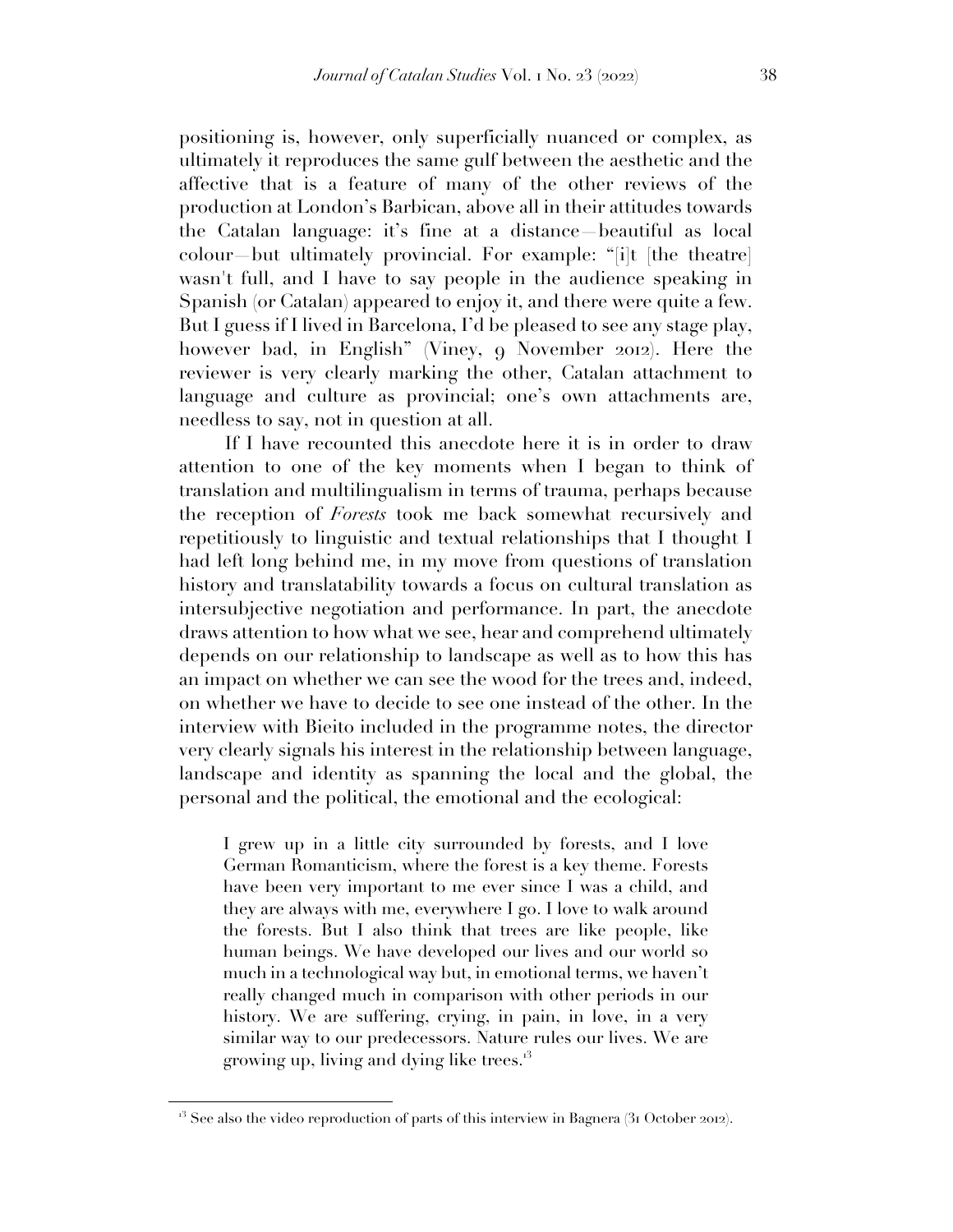#### (Bieito in Peake 2012, 10)

On the other hand, the ambivalent reception of *Forests* signals the violence of translation and transplantation, as expressed in theoretical reflections by, for instance, Walter Benjamin in "The Task of the Translator" (1923) or by Antoine Berman in "Translation and the Trials of the Foreign" (1985), as well as by more recent historians and sociologists who study the role of translation in conflict.<sup>14</sup> Bieito's decision to allow Catalan and English to share the stage, his phenomenological interest in the encounter between the languages, ultimately placed language at the centre of a landscape that of contemporary European directors' theatre—so often

associated with the visual and the performative (see Delgado 2010; Buffery 2013). According to his own account, the emphasis on language came from years of working with European theatre in different languages and from a desire to see, hear and play with the relationship between the hegemonic and the marginal, the dominant and the minoritised: "Both languages mix very fluently and well. They sound wonderful. We have a long tradition of translating Shakespeare into Catalan. And I love Shakespeare in a lot of languages. It is a real experience, very exciting" (Bieito in Peake 2012, 10). The actors themselves commented on the effects of this play, how it forced the British actors out of their comfort zone, as, of course, the Catalans spoke better English than they Catalan. The play set the encounter between the two languages as fertile grounds for intermingling, miscegenation and even anthropophagic incorporation, culminating in Pou's denaturalising howl to "eat men."<sup>15</sup> Yet the question remains: was this notion visible, audible, for those who remained outside of the translation zone, for whom the language they speak does not have to be negotiated on a daily basis, but is a given?

Whether we see the wood or the trees depends, in short, on our relationship to landscape and on our relationship to language, in a manner similar to what Sherry Simon discusses in *Cities in Translation* (2012) or, more recently, Michael Cronin in *Eco-translation*  (2017). But it is not as simple a matter as determining which language we speak or whether we have particular links to a particular locale. Such contingencies are inescapably interwoven with other cultural flows that affect the translatability and visibility of other, particularly

<sup>&</sup>lt;sup>14</sup> See, especially, Inghilleri and Harding (2010), Bandia (2014), and Baker (2007).

<sup>&</sup>lt;sup>15</sup> This particular scene can be viewed at: http://teatro.es/guiarte/barcelona-internacionalteatre-bit-36392/estrenos/forests-60648/documentos-on-line/videos [accessed 31 January 2020].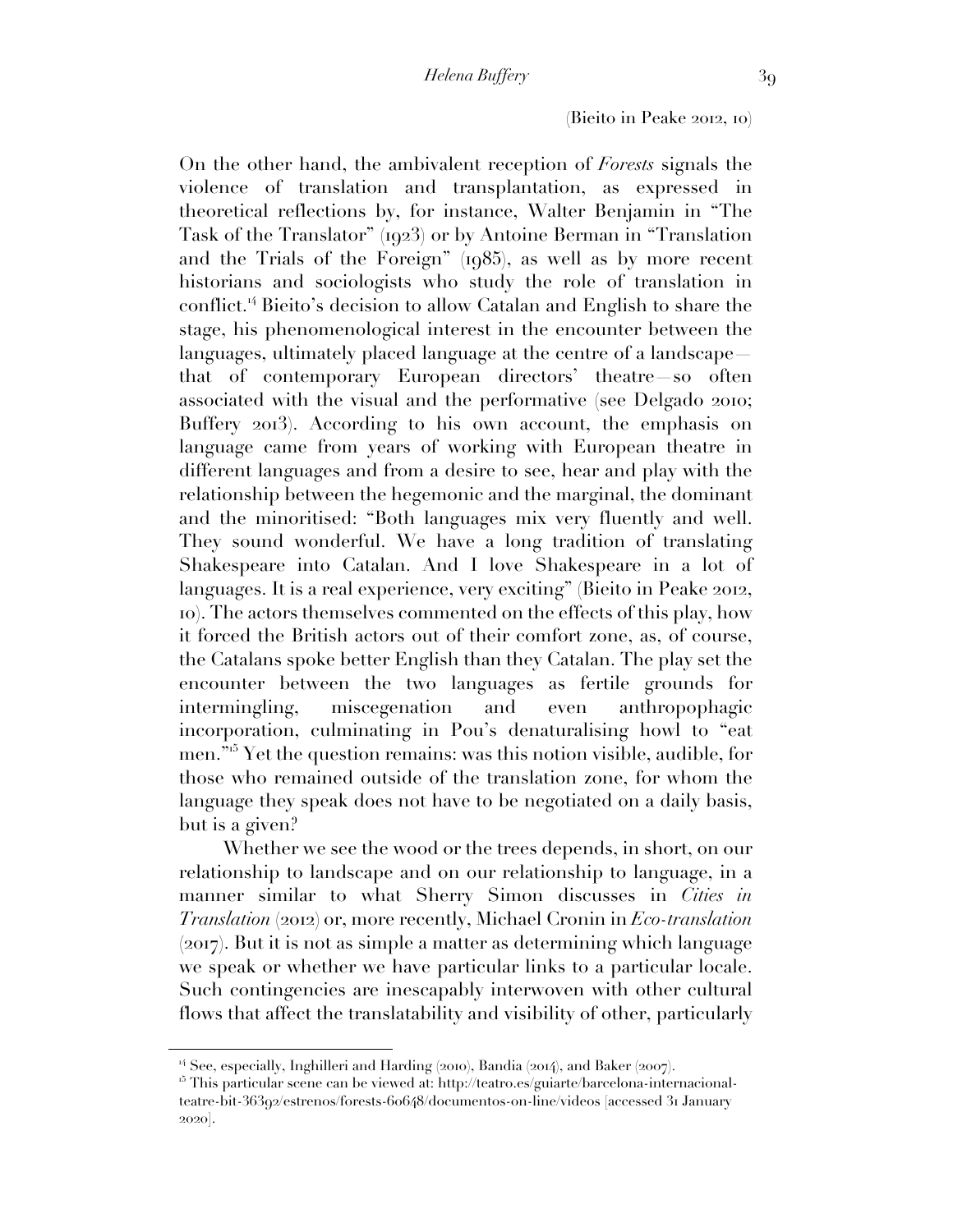less-translated, languages and cultures, on a planet in which, as Emily Apter (2006, 5) observes, "distinctions between urban and rural, center and periphery, pre- and post-industrial, pre- and postcapitalist have melted away." In developing and defining the notion of *Eco-Translation* as "covering all forms of translation thinking and practice that knowingly engage with the challenges of humaninduced environmental change," Cronin (2017, 16) points to the need for "ecological awareness of the connection between voice, place and belonging in different contexts and different situations." He goes on to stress that:

[W]hat an ecology of translation must seek to do is to make available or communicable the commons of language itself.... Paying attention to what is in the background is re-calibrating attentiveness to produce new regimes of value that prize what we have in common if only because it is these things that ensure our common survival.

(Cronin 2017, 28)

At this point, it is useful to underline that the relationship between translation, multilingualism and trauma is inflected by place, resilience and relatedness and to recognise, with Cronin, both "how routinised, unreflective or narrowly utilitarian notions of language impoverish the Language Commons and deplete the expressive resources of future generations" (2017, 30) and how the "sense of estrangement" we glimpse in *Forests*, "the feeling that home can never be taken for granted or is increasingly difficult to define, is [...] the default condition of a minority language speaker"  $(2017, 100)$ 140). In effect, I am invoking here again (cf. Buffery 2013) the heteroglossic nature of Catalan theatre, not so much in the sense meant by Marvin Carlson (2006), in his more literal diagnosis of the disruptive challenge of other languages on what for him was a primarily monolingual stage, as in terms of the significance of the use of Catalan (or any less-used or minoritised language) in a bi- or multilingual sociocultural context and the challenge such use presents to dominant, monolingual frames. In doing so, I am also reminding myself of the primarily social nature of theatre, the need to see it as performance, always in relationship to its environment and socio-cultural milieu, which frames the rehearsal process, the director, actors and other creative practitioners' lives and their social and artistic interactions.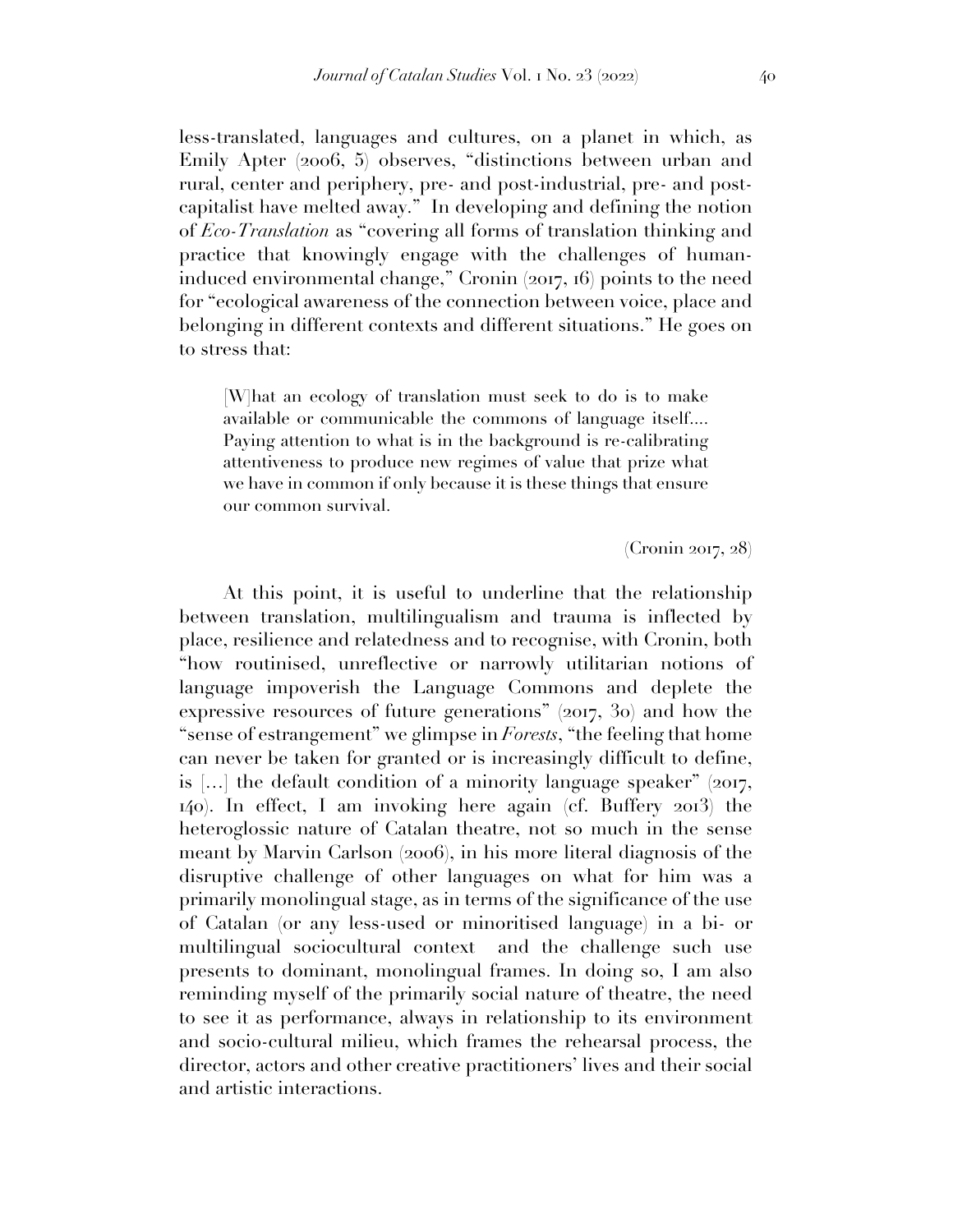Having explored responses to the interplay between Catalan and English on an international stage, and the ways in which they often reflect a more or less ingenuous acceptance and naturalization of existing linguistic hierarchies and asymmetries, I wish to turn my attention to how these relationships play out at a local level, in the work of another Catalan theatre director, Oriol Broggi. Broggi's work with La Perla 29*—*the company with which he is most associated has largely revolved around translation, whether in the guise of more or less faithful versions of theatre classics, such as *King Lear* and *Hamlet*, or in adaptations of modern European theatre and cinema (Rostand, Chekhov, Pirandello, Brecht, Stoppard, De Filippo, Fellini and Scola). Working mainly in Catalan, Broggi's and La Perla 29's repertoire has included productions in Spanish of *Luces de Bohemia*  and *Bodas de sangre*, and has manifested a particular recent emphasis on contemporary Irish drama and the work of Lebanese-Canadian playwright Wajdi Mouawad, whose oeuvre has drawn widespread reflection on the effects of exile and trauma and might easily be seen as a case study in traumatic translation itself.<sup>16</sup> Mouawad's work is taught widely in programmes about intercultural theatre in France and in Canada and has been translated into numerous languages, with productions across the globe, above all the cycle *Le sang des promesses*, comprising *Littoral*, *Incendies*, *Forêts* and *Ciels*. Beginning with *Incendis* in 2012, which was reprised in the 2014–2015 season, Broggi went on to direct *Cels* (2014), and *Boscos* (2017) and to co-direct *Un obús al cor* (2016) with Ferran Utzet; he also staged an interview with Mouawad, when the latter visited Catalonia, to present *Inflammation du verbe vivre* and *Les larmes d'Oedipe* at the Grec Festival  $(2017).$ <sup>17</sup>

It is, in part, the critical acclaim afforded to La Perla 29's versions of the Mouawad tetralogy that has drawn me to reflect on what they have to say about the relationship between translation, multilingualism, minority languages and trauma.<sup>18</sup> However, it is also important to note that Broggi's choice of repertoire so far—largely

 $16$  Buffery (2019, 300–4) explores La Perla 29's treatment of Irish themes in terms of the intergenerational and transnational transmission of trauma.

<sup>17</sup> The other play in Mouawad's tetratology, *Litoral*, was directed by Raimon Molins for Atrium Produccions at the *Teatre Romea* in 2013.

<sup>18</sup> In his review of *Boscos,* Andreu Sotorra (2017) insists that "comença a ser hora de fer balanç d'aquesta llarga operació escènica i comença a ser hora de situar en un capítol de la història teatral catalana el que l'obra de Wajdi Mouawad ha representat." Furthermore, in the recent Catalan edition of the plays, Broggi describes the affective impact he and the company registered on experiencing audience responses to *Incendis*: "Va ser com un 'misteri laïc'... com quan es posa a ploure. Com quan les estrelles i els planetes es paren" (in Mouawad 2017, 13). *Incendis* received five of the major Catalan Butxaca theatre prizes in the 2012–2013 and sold more than half a million seats between 2012 and 2015.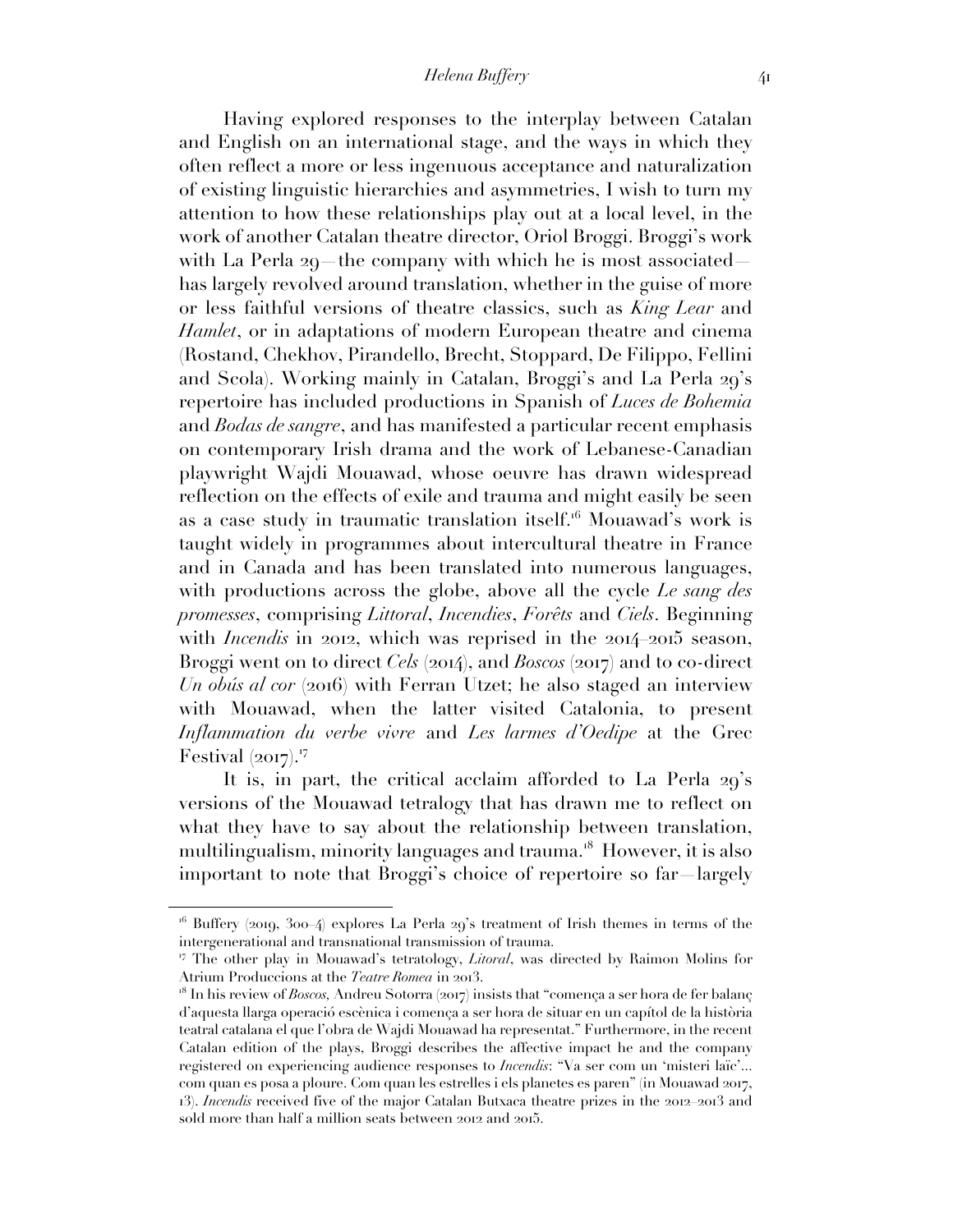centred on the translation and adaptation of acclaimed classics of an international theatre canon that, as Manuel Molins (2012) reminds us, revolves around the representation and negotiation of multifaceted rather than the eternal and inevitable nature of conflict—does not necessarily imply an overarching and intentional aim to focus on the transmission of trauma, let alone on how transnational cultural trauma narratives pertain to minority cultural settings. Whatever the case, I believe that analysis of Broggi's work is of relevance because it draws attention to a key feature of recent cultural production in Catalonia that distinguishes it from the all-too-familiar criticism of the period of normalization: to wit, its multilingual and cosmopolitan diversity, particularly in the city of Barcelona.<sup>19</sup> Broggi's work thus allows me both to explore the role of translation in this landscape and to assess the ways in which place, resilience and relatedness have an impact on the perception and reception of other cultural trauma narratives.

Unlike Bieito, Broggi and La Perla 29 have maintained a much greater focus on textual theatre than on devised forms of performance, yet the collaborative and community-based practice that we associate with devised performance is very much a part of Broggi's approach to his role as director. He often co-directs, cotranslates or adapts with other dramaturgs, and his experiments with opening up rehearsal processes to local audiences has also provided insights into the reflective nature of his practice. This fits in with Broggi's overall vision, transmitted across his repertoire, of a theatrical ontology rooted in the sharing of stories as a collaborative, cooperative and craft-like activity, which often becomes a key motif of his productions. It is also in keeping with his treatment of the emblematic space of many La Perla 29 productions: the *Biblioteca de Catalunya* theatre, a vaulted Gothic hall with a sand-covered floor. At times feeling like a barn and at others like a warehouse, a cave or a circus in which actors and audience are often in close proximity, it is an architectural space which gives many of the productions—indeed, perhaps, much of the repertoire—a site-specific feel. The disposition of the performance space and the adjoining rooms also means that the actors are often travelling across the whole length of the room, through and round the audience, which is often placed on three sides

<sup>&</sup>lt;sup>19</sup> As far as theatrical activity is concerned, the situation diagnosed by previous critics such as Lourdes Orozco (2007) of an increasing marginalization of non-Catalan theatre is almost completely unrecognisable, with even public theatres like the *Teatre Nacional de Catalunya* and the *Teatre Lliure* offering a mixed and multilingual repertoire to cater for a diversity of audiences.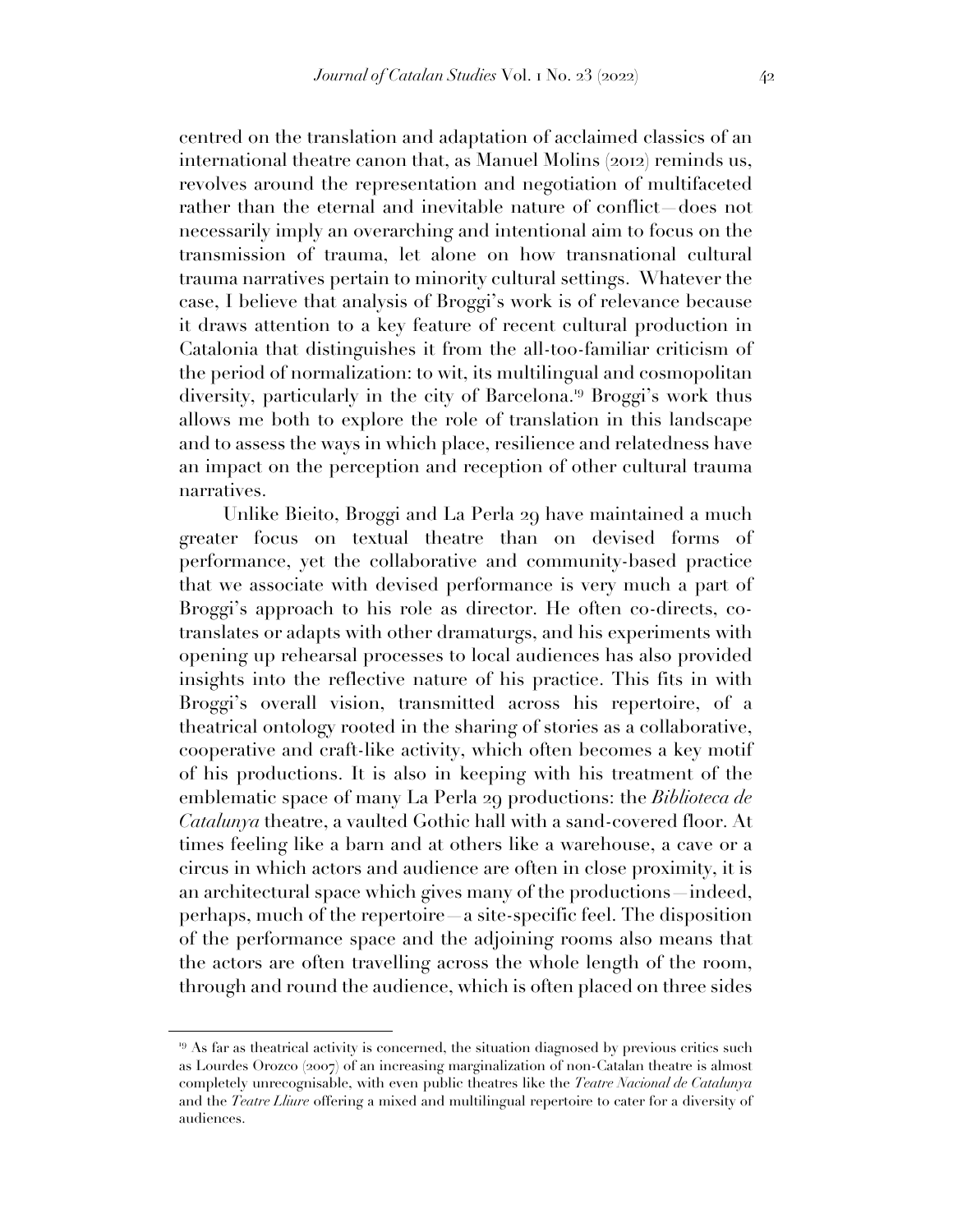*Helena Buffery* 43

of the stage. The need to travel that is imposed on the actors' bodies by the particular structure of the *Biblioteca* is often reflected formally and thematically within the plays themselves, in which the actorscharacters are often portrayed as nomadic, evoking the travelling theatre troupes of the late medieval and early modern periods.

Furthermore, as has been increasingly the case with more recent productions, part of the budget is sometimes used for members of the company to travel in order to research the play, as was the case with some of the Mouawad productions, with the resulting photographic record of these voyages being used to frame and persuade of the loyalty of their versions and/or as evidence of genuine intercultural encounters. Rather than large ensemble casts, Broggi tends to work with smaller companies, meaning that each of the actors often has to double in numerous roles, at times producing the same sense of intergenerational transmission that Sergi Belbel used to great effect in an earlier Catalan play, *Forasters* (2004). But even though there are moments of "showiness," such as the use of a live horse in the 2017–18 production of *Bodas de sangre*, in general the focus is on the words—and often the poetry—of the works themselves, with the visual and the musical dimensions generally used as a frame rather than as the main focus of the spectacle.

The productions from the Mouawad tetralogy that have had the greatest impact are *Incendis* (*Incendies*), premiered in the *Teatre Romea* on Carrer Hospital in 2012, <sup>20</sup> and *Boscos* (*Forêts*), premiered in the nearby *Biblioteca de Catalunya* space in 2017. <sup>21</sup> Recursive and repetitive in structure and themes, these works are characterised by a search for identity that has to be constructed from fragments, the shattered remains of extreme violence and conflict. Thus, they are, in many ways, obvious choices for the representation and discussion of the transnational transmission of trauma, both because of their focus on particular cultural trauma narratives and because of the way in which they explore the role of intercultural encounter and conflict on subject formation across the generations. Here, I am particularly interested in what the focus on place, resilience and relatedness

<sup>&</sup>lt;sup>20</sup> *Incendis*, by Wajdi Mouawad, Teatre Romea, 21 February 2012. Translated by Cristina Genebat. Directed by Oriol Broggi. Cast: Clara Segura, Julio Manrique, Xavier Boada, Màrcia Cisteró, Xavier Ricart, Xavier Ruano. Space: Oriol Broggi and Sebastià Brosa; lighting: Albert Faura; costumes: Berta Riera and Bàrbara Glaenzel; sound: Oriol Broggi and Damien Bazin; assistant director: Ferran Utxet; projections: Francesc Isern (Piscolab Films). After a highly successful run, the production was reprised in the 2014-2015 season.

<sup>21</sup> *Boscos*, by Wajdi Mouawad, Teatre Biblioteca de Catalunya, 29 March 2017. Translated by Cristina Genebat. Directed by Oriol Broggi. Cast: Màrcia Cisteró, Cristina Genebat, Marissa Josa, Clara de Ramon, Xavier Ricart, Xavier Ripoll, Marc Rius, Carol Rovira, Xavier Ruano, Sergi Torrecilla, Ramon Vila; scenography: Oriol Broggi; lighting: Pep Barcons; costumes: Annita Ribera;video: Francesc Isern; sound: Damien Bazin.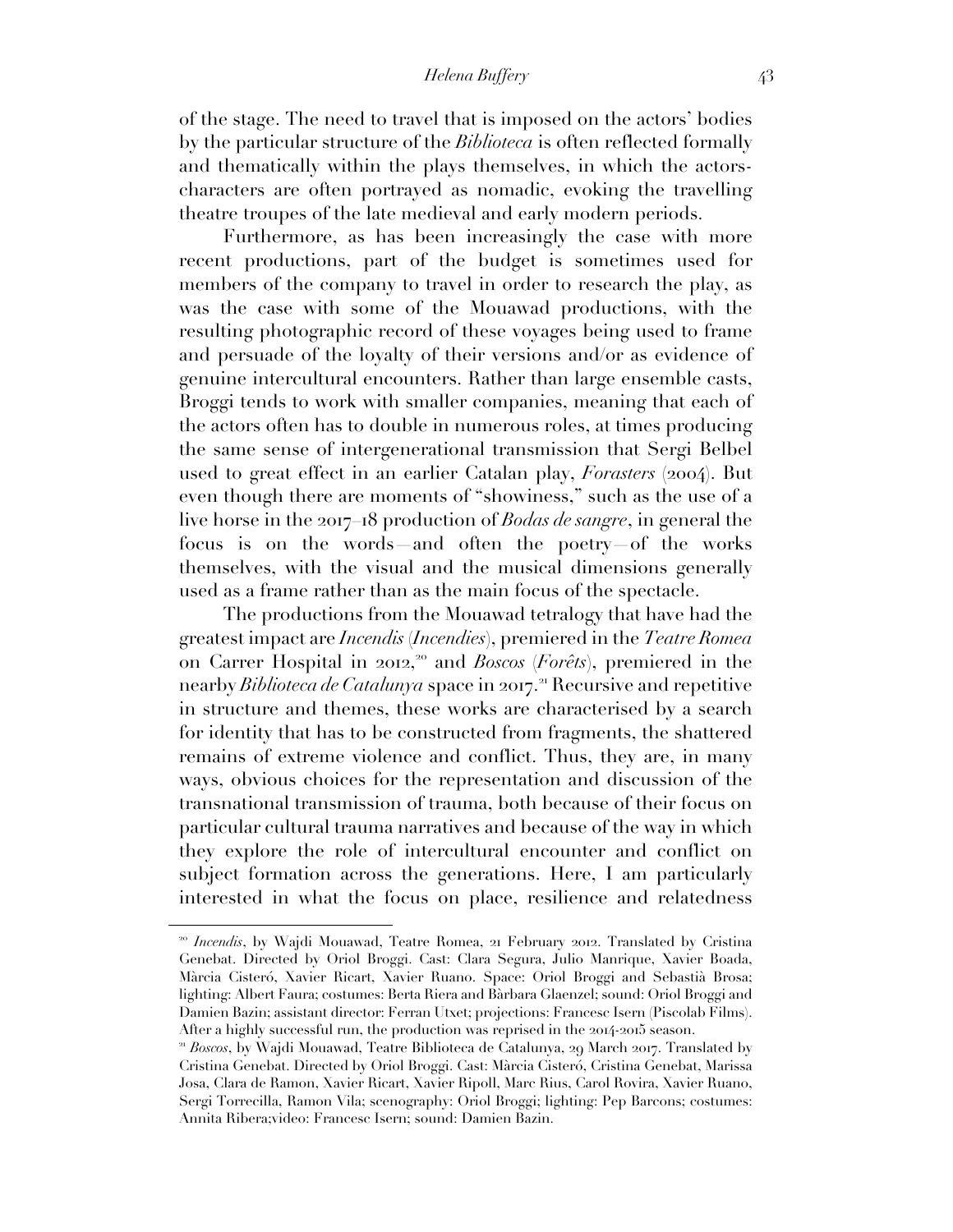might reveal about the translation and reception of these works on a minority stage.

While Mouawad's plays are often read in terms of their portrayal of individual and collective trauma, and while the playwright does not deny their roots in his own experiences of displacement and loss as a child refugee from war-torn Lebanon in the 1970s, it is also generally acknowledged that Mouawad is more concerned with transcending specific histories in order to achieve the poetic and mythic impact of Greek tragedy.<sup>22</sup> His most famous work is, undoubtedly *Incendies*, first published and performed in French in 2003, and translated into English as *Scorched* by prizewinning translator Linda Gaboriau in 2005. The play inspired a film version in 2010, directed by Denis Villeneuve, which was adapted to provide a more linear and realist account of the tragic story at its heart. *Incendies/Scorched* continues to be performed today and continues parallels are repeatedly drawn with the situation of war and conflict in the Middle East as well as with diverse experiences of immigration and multiculturalism. In 2016, it was performed in Spanish by the *Teatro de la Abadía* in Madrid; indeed, it was this version, directed by Mario Gas, that was playing in the *Teatro Goya* from 25 October 2017, when the clash between Spanish and Catalan visions of constitutional legitimacy was at its apogee, following the police violence at the disputed 1 October referendum on Catalan independence. As Maria Delgado's (2017) comprehensive review recognises, this version was very different from Broggi's, a fact that she attributes, in part, to the pace and power of the performances, but also to the spareness of the staging, inspired perhaps by Mouawad's own vision of the play in French, which first travelled to Madrid in 2008. Delgado's review ends by linking the play's resonance to contemporary Spanish attempts to grapple with past political violence and injustices, and by citingand cites Núria Espert's words, "No hay un texto más actual que *Incendios*," before singling out revelations about stolen babies and illegal adoptions between 1950 and 1980.<sup>23</sup>

In contrast, Oriol Broggi's account of his captivation by the play traces a far more complex multilingual and transnational process of translation and transmission, in part due to particular sociocultural

<sup>&</sup>lt;sup>22</sup> This has led to criticism of Mouawad's appropriation of the trauma of others, without acknowledgement of their agency. See, for instance, Holstun (2015).

<sup>&</sup>lt;sup>23</sup> In the process, the focus is placed on the fate of Nawal's son, Nihad, who, after being taken from the fictional Kfar Rayat orphanage, later turns from victim to perpetrator, unwittingly raping his own mother and thus fathering the twin boy and girl, Jeanne and Simon.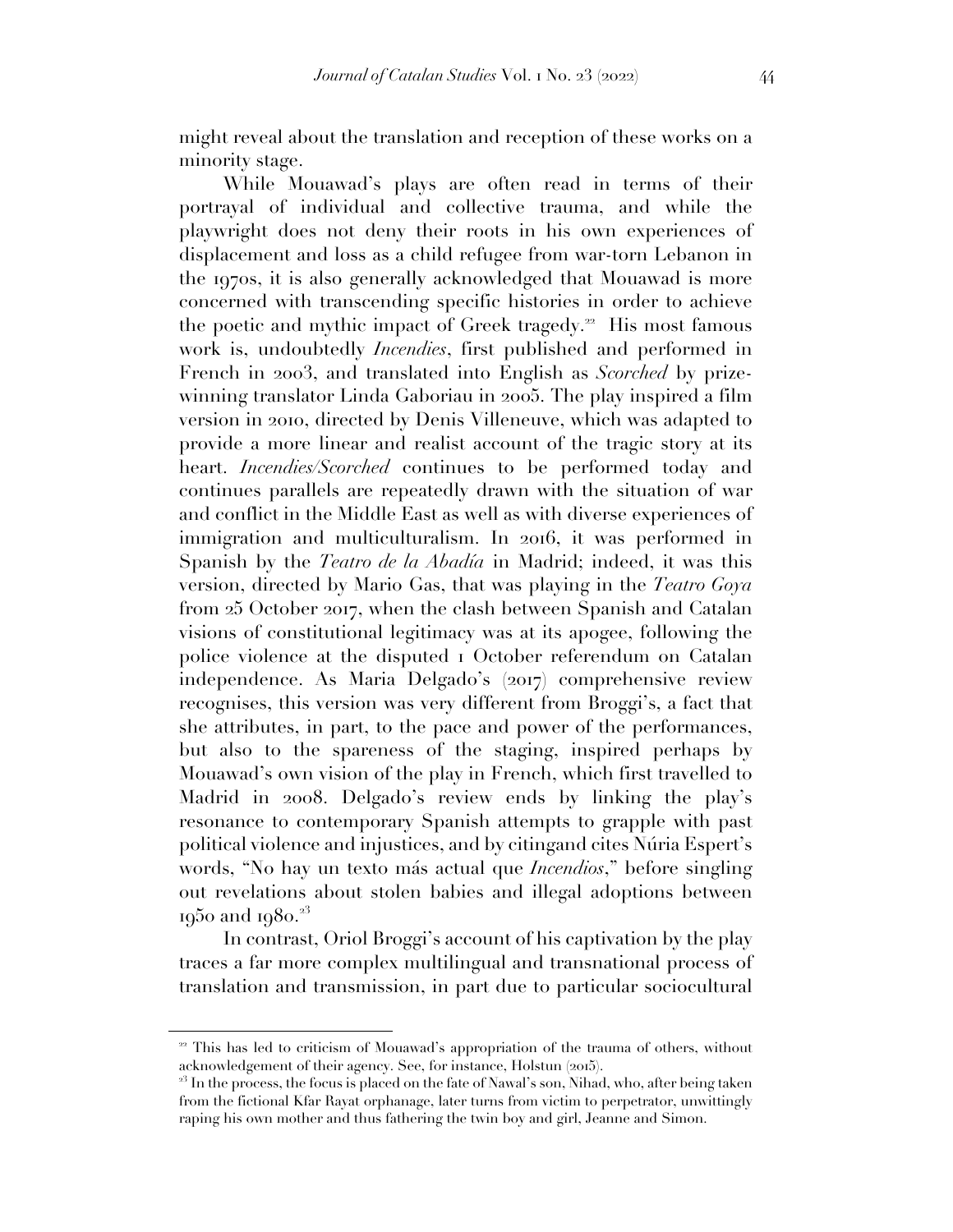and geopolitical contingencies like the location of Catalonia close to an international border with France or the presence and influence of transnational theatre practitioners in the region. Yet, as Stephen Greenblatt (2009) reminds us, these contingencies are crucial in understanding the international circulation of cultural texts and narratives. According to the account he gives in the prologue to the Catalan edition of *La sang de les promeses* (2017, 9–14), Broggi first heard of Mouawad from friends, the actors Ramon Vila and Xavier Ruano, who were trying to get him to go and see *Le sang de promesses* at Avignon in the summer of 2009. Another friend of the family, Manolo Brugarolas, brought back the French text for Broggi to read, but he admits that his French was not strong enough to understand it fully at the time. Later, he came across it again from another direction: during discussions with actors Julio Manrique and Clara Segura about the next play to work on, the former spoke of a copy of *Incendios* she had been given to read by Argentine director and playwright Javier Daulte, which had been used for a performance in Mexico City in 2011.<sup>24</sup> Actress Cristina Genebat drafted a translation into Catalan, and the group, now joined by Xavier Boada, Màrcia Cisteró and Xavier Ricart, as well as by members of the La Perla 29 production team, were drawn into a research and rehearsal process that involved documenting and reading about the Lebanese conflict and even a trip to Beirut, from where they were able to visit key sites: "Vam trepitjar la presó on va viure la Nawal, vam veure un autobús que podria ser l'autobus que apareix a *Incendis*" (Broggi in prologue to Mouawad 2017,  $12)^{25}$ 

Broggi's omission of any mention of Villeneuve's film adaptation, which was released in Spain in 2011, might be seen as a symptom of the anxiety of influence, in that it enables him to persuade of the priority of La Perla 29's excavation of Lebanese spaces of conflict by failing to reference the work done by the film. More importantly, it draws attention to the way in which the company's own journey of research, discovery and recognition became blurred with that of the characters in the play, sleading them to understand and portray their own process in terms of the transmission of trauma:

<sup>&</sup>lt;sup>24</sup> Daulte was based in Barcelona for much of the first decade of the twenty-first century and has continued to be at the centre of Catalan-Argentine theatrical exchanges since then.

<sup>25</sup> See also: "d'alguna manera [...] ens sentíem com si estiguéssim fent el mateix viatge que fa la Nawal i el Simon buscant la identitat de la seva mare. El mateix viatge que va fer l'autor en reconèixer coses del seu país" (Broggi in Mouawad 2017, 12).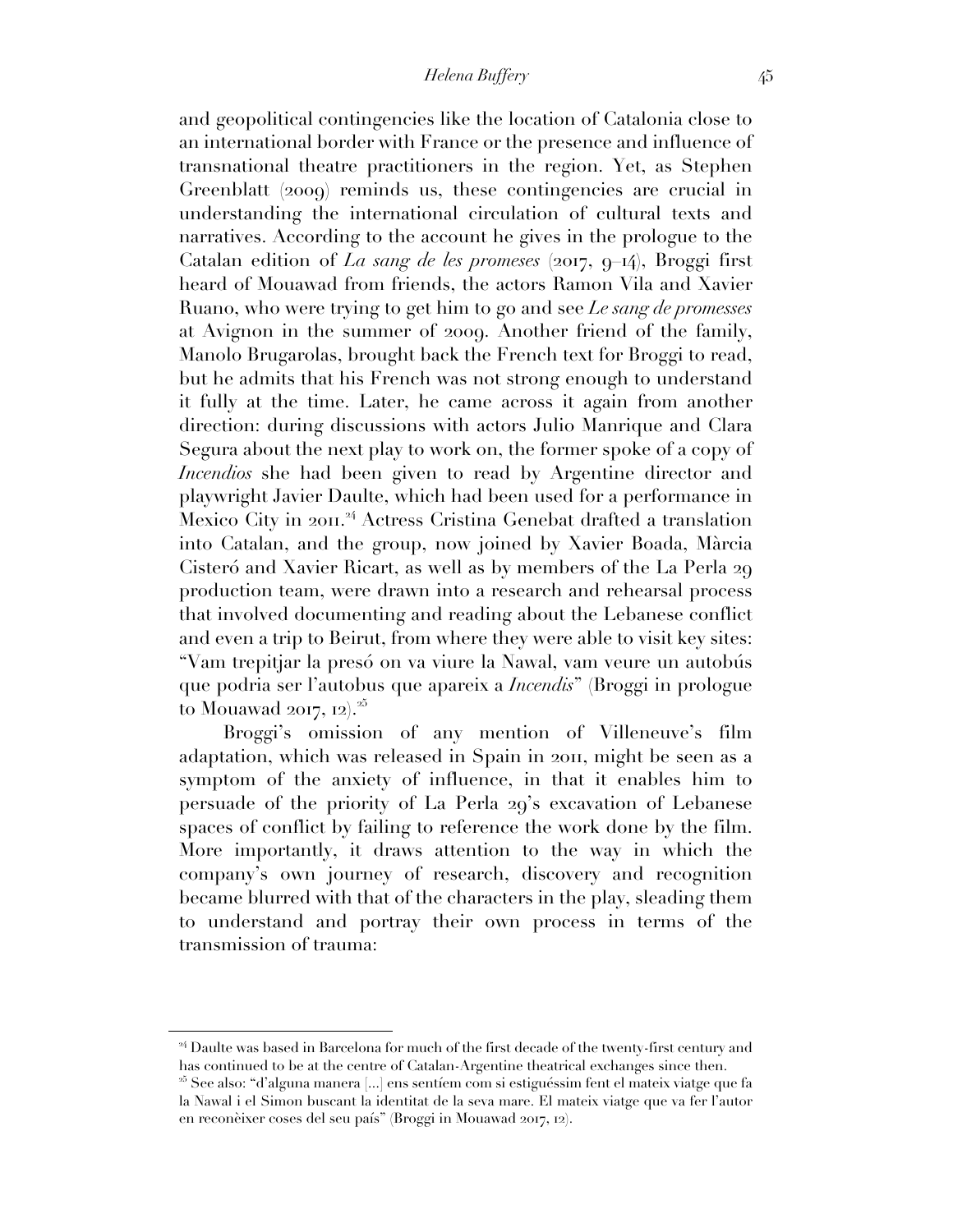Hores i hores. Tots junts, en grup, i jo tinc el record de viure junts, tancats a la Biblioteca i abstrets del món...

El dia de l'estrena, nerviosos, ens preguntàvem què era aquell dolor gratificant de dir, de sentir, de portar a escena i de transmetre a l'espectador. Amb el temps hem anat veient que el nostre ofici és bàsicament això [...]: saber gestionar aquest dolor.

### (Broggi in prologue to Mouawad 2017, 12)

A further journey taken by the translation, from rehearsals in the company's *Biblioteca de Catalunya* space to the emblematic *Teatre Romea* on Carrer Hospital, heightened its impact as a process of intercultural communication and place-binding between languages, subjects and worlds. The space of the *Romea*'s traditional, proscenium auditorium was transformed for the production by bringing the stage down to audience level and replacing part of the seating area in the stalls with a vast expanse of sand. The architecture of the theatre meant that rather than simply translating the sense of proximity characteristic of the *Biblioteca de Catalunya* space, the removal of boundaries between stage and audience produced a spatial continuum, which, when seen from the balcony, both transmitted the sense that the people in the stalls were somehow part of the performance and spurred reflection on the theatre's relation to the urban space around it. How conscious any audience member might have been of all this depended, perhaps, on whether they entered the Carrer Hospital from the direction of the Rambla, now populated by an almost continual flow of global tourists, or from the opposite direction, past the Arab cafes, saree stores, Halal restaurants, butchers and grocery shops that have reflected the multicultural diversity of the Raval district since the end of the 1990s.

The *situatedness* of the production was also, arguably, shaped, if not governed, by other, more strictly translational choices. For instance, the subtle removal of repetition in Genebat's version transforms the sometimes heavy, grave and portentous rhetorical style of Mouawad's original, whose aim at times appears to be to have the audience hang on every single word, into a more mercurial and breathless interchange that reflects the fluidity of shifts between characters, generations and settings, all conjured up on the same continuous stage. This transformation is perhaps most problematic in the treatment of silences, most significantly the silence of the twins' mother Nawal, in the intergenerational transmission of trauma. Nawal's silence is transmitted on stage both through the initial resentment and incomprehension of her Canadian children,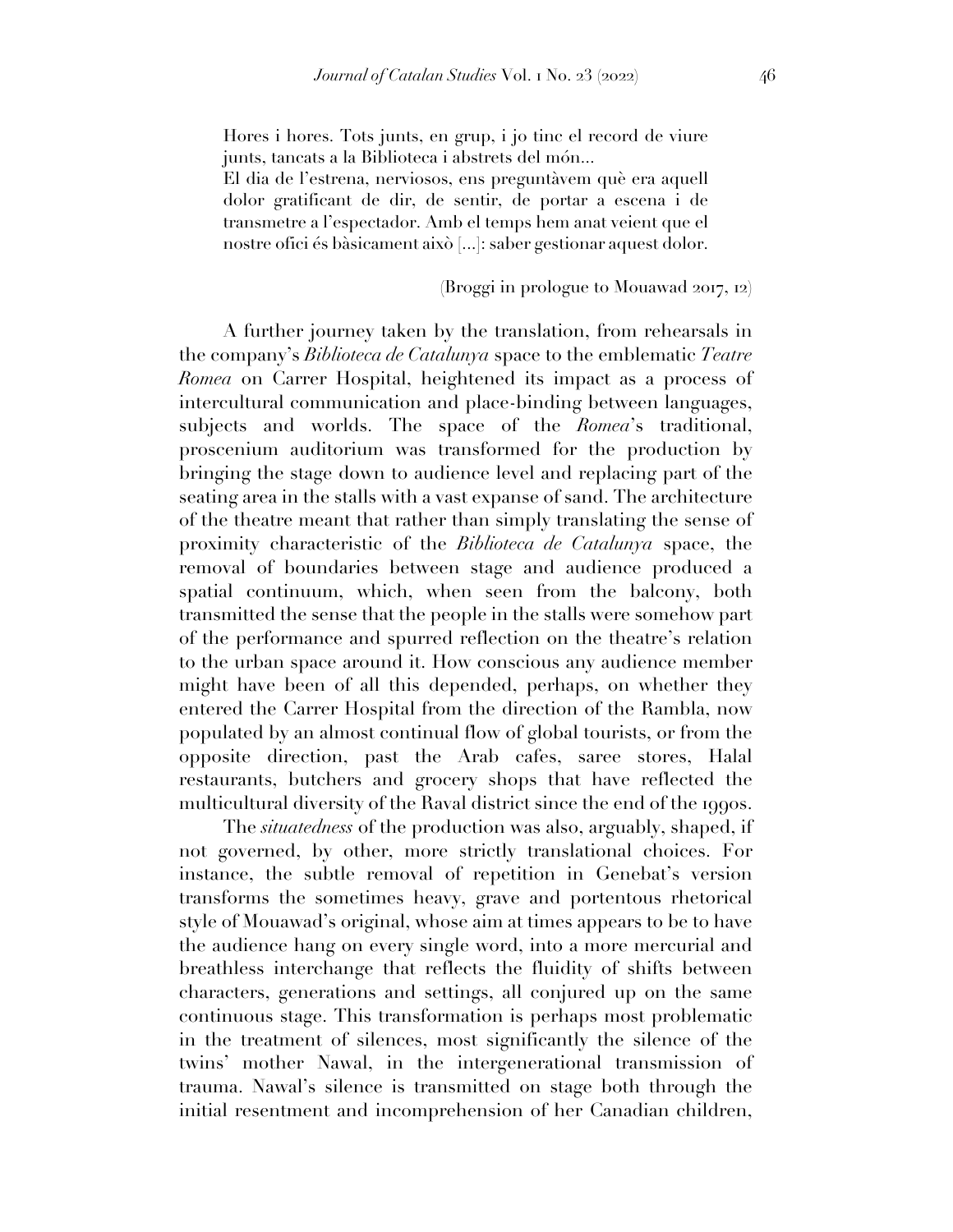who already felt abandoned by her in life, and through the undecipherable texts left to them as a legacy to give to another, unknown receptor: their father and brother, whom neither knew existed. We attempt to listen to Nawal's silence, along with her daughter, via a cassette-recording made by her nurse. The twins' excavation of Nawal's story, in fragments, slowly recovers her voice and the promise at the heart of her silence: the story of a young woman in love who is forced to abandon her first child; a woman who learns to write in order to remember and record her debt to her grandmother and who teaches her friend Sawda to read as a way out of the cycle of violence and misery; herincessant search for her lost child leads to imprisonment in a Lebanese prison, where she becomes a woman who sings to maintain hope amidst extreme torture and violence.

An extreme example of the omission of repetition in Genebat's translation can be found in the short scene in which the twins, Jeanne and Simon, discuss the silence of their mother and in which Jeanne tries to get her brother to listen to the cassette recordings:<sup>26</sup>

| Jeanne: Là. Écoute.<br>On l'entend<br>respirer. On<br>l'entend bouger.                                      | Janine: There. Listen.<br>You can hear her<br>breathing. You can<br>hear her move.                       | Jeanne: Se<br>la sent<br>respirar. |
|-------------------------------------------------------------------------------------------------------------|----------------------------------------------------------------------------------------------------------|------------------------------------|
| Simon: Tu écoutes<br>du silence!                                                                            | Simon: You're<br>listening to silence!                                                                   | Simon:<br>Escoltes el<br>silenci!  |
| Jeanne: C'est son<br>silence à elle.<br>Derrière ce silence,<br>il y a des choses qui<br>sont là mais qu'on | Janine: It's her silence.<br>There are many things<br>behind that silence,<br>but we can't hear<br>them. | Jeanne: És<br>el seu<br>silenci.   |
| n'entend pas.                                                                                               |                                                                                                          | (Mouawad<br>2017, 173              |

Given that the scene is intercut here with a flashback to Nawal teaching her friend to repeat the alphabet in Arabic [Àlif, ba, tha, jim, ha, kha.../ Àlif, ba, tha, jim, ha, kha../ Dal, dhal, ra, zay, sin, xin, sad, dad…] and hence to one of the moments when we are reminded of

<sup>&</sup>lt;sup>26</sup> Here the Catalan version has been placed alongside the original French and Gaboriau's English version.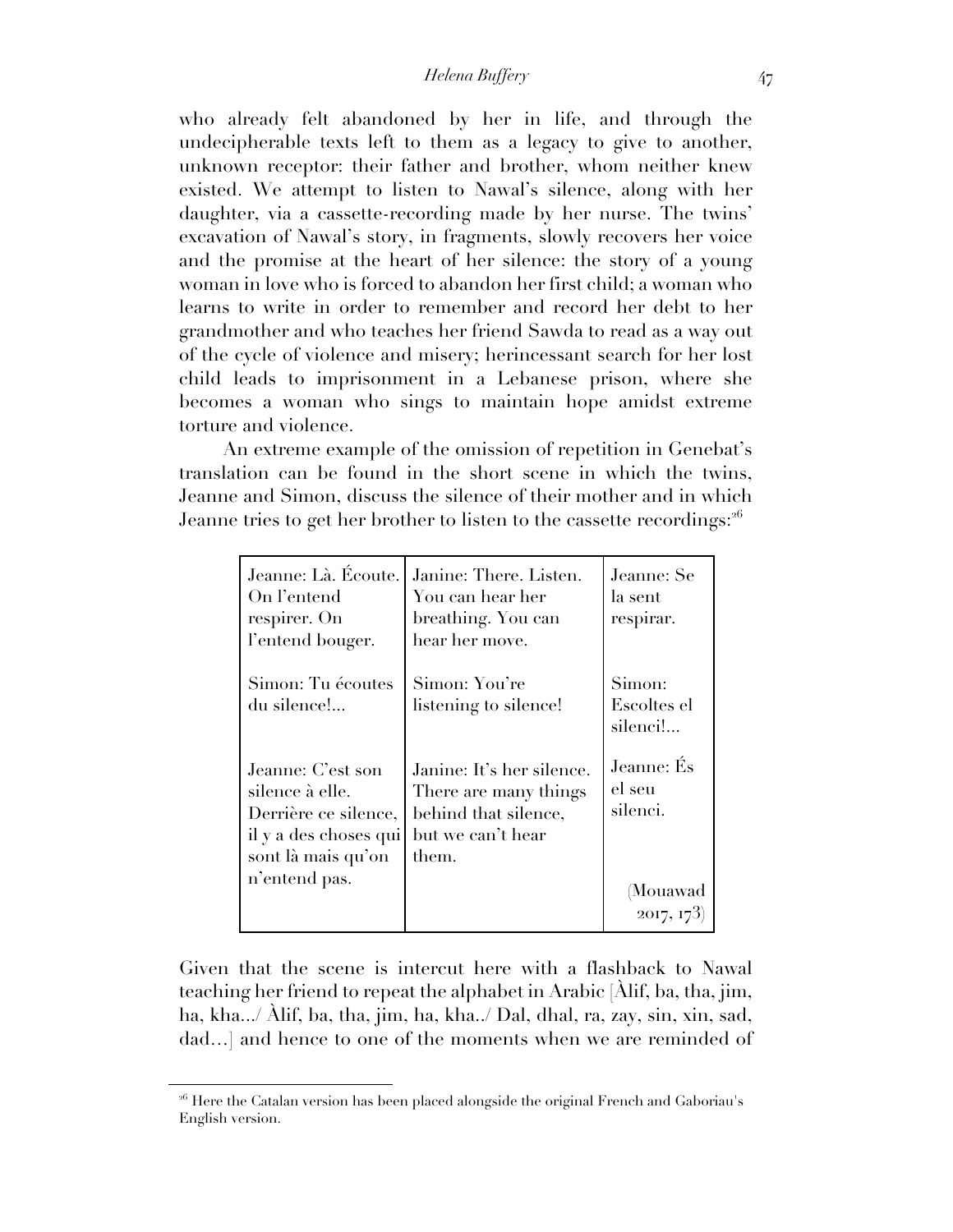the multilingual asymmetries underlying the play, the reduced repetition might be interpreted both as a lack of attention to the relationship between words and silence and as a silencing of language worlds. However, other choices, such as the introduction of the wordplay between "ocell" and "osell" in the very first scene (Mouawad 2017, 139–41) to indicate the lawyer Hermile Lebel's foreignness, or Nawal's kindness in helping him to correct his pronunciation, reintroduce a tension between silence and voice that might perhaps compensate for other omissions. Furthermore, the scene in which we encounter the unidentified father/brother Nihad transformed into an amoral sniper, who is later to become the violent perpetrator of his mother's rape, cleverly maintains the sense that the collapse of his respect for intersubjective limits is reflected in his use of language:

You know, well, I wrote this song when it was war. War on my country. Yes, one day a woman that I loved died. Yes. Shouting by a sniper, I feel a big crash in my hart. My hart colaps. Yes. I crie. And I wrote this song. It will be a plaer to heare your love song, Nihad. No problem, Kurt. [...] Nihad: You know, Kirk, sniper job is fantastic job. Justament, Nihad, can you talk about this? Yeah! It is an artistic job. Because a good sniper, don't shoot de qualsevol manera, no, no, noooo! I have a lot of principe, Kirk!

(Mouawad 2017, 219, 223)

By maintaining "solutions" from the French original ("I *crie*"; "I have a lot of *principe*") instead of wholly shifting Nihad's codeswitching to English and Catalan, the translation preserves traces of the transnational mobility encoded within the play's ontology: its reproduction of distant Lebanese/Arabic origins from the perspective of the new home—produced via the place-binding of migration—in Quebec. The play moves between cultural landscapes, languages and generations: villages where everyone is illiterate, traditional practices, roads and camps riven by gratuitous violence and bombs. It stages the quest of a mother and her son for each other; the quest of the twins Jeanne and Simon for their father and brother; the quest of an audience for answers to an enigma that hides and silences the enormity of a trauma not graspable in the everyday. Negotiating answers involves translations, understood as the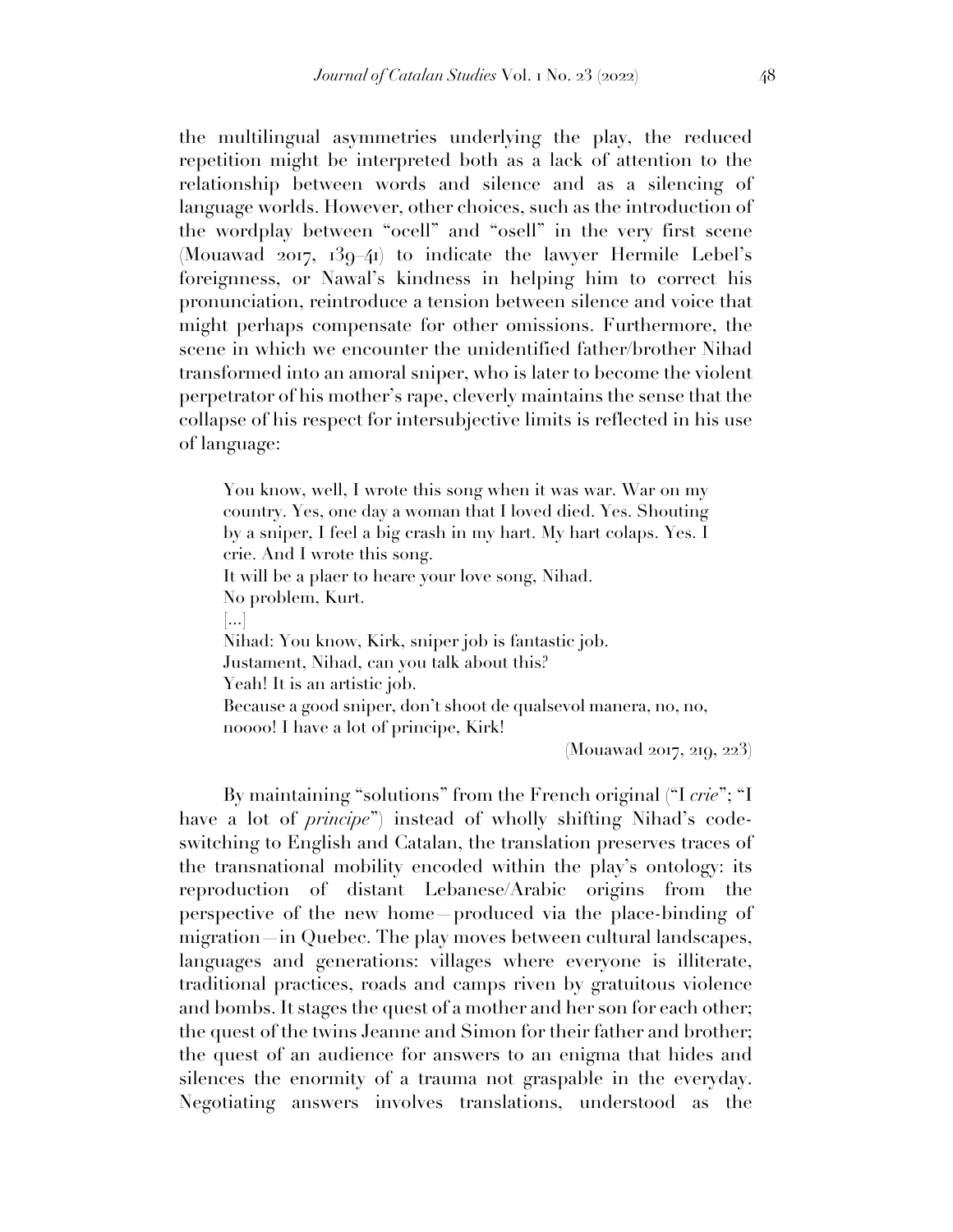movement between different languages as well as the openness to interpretation, and the work of actors and company as "gestors" (managers) of all this pain. If Mouawad presents the trauma as something universal, as having the quality of myth, the tenor of reviews of the Catalan version, which focus on its multicultural dimension, indicate that Broggi's version is much more about understanding the other, a key element of which is the process of othering and then inhabiting these other worlds, transmitted in the performance of multicultural relations as crucial to resilience. Unlike the presentation and reception of *Boscos* (2017), which will be discussed in my concluding remarks, no perceptible link is made to cultural trauma narratives in Spain, even though, as we have glimpsed in relation to *Forests*, it was a time of increasing conflict, underpinned by growing public awareness about the excavation and re-emergence of the crimes of the Civil War and the Franco regime.

In the programme to La Perla 29's 2017 production of Mouawad's *Boscos*, Broggi writes:

M'agradaria haver escrit aquest gran poema sobre el nostre temps, i el dels nostres pares i el dels nostres avis. M'agradaria haver-lo escrit i poder dedicar-lo als meus pares. No l'hem escrit nosaltres, però tenim la sort de representar-lo avui, davant vostre, de dir-lo, de fer-lo present.<sup>27</sup>

What is it about this play that produces such identifications? In part, the answer is obvious: although the play is set in the same French-Canadian space of migration and multicultural diversity as *Incendies*, the quest of the central protagonist, Loup, for answers about her heritage involves a trip to Europe and an encounter with the violent legacy of European history. The play's process of excavation of the past takes us back to the Paris Commune of 1871 before leading us through scenes of violence and trauma set during and between the two world wars. The bone fragment lodged in Loup's mother's head, which is at the centre of a tumour that ultimately kills her, turns out to match a missing piece from the skull of a woman bludgeoned to death by a German soldier in Treblinka, a woman whose commitment to the Resistance and whose comradeship with her Jewish friend Sarah Cohen impels her to swap identities in order to give the new mother and daughter a chance of survival. Along the way, we learn that intergenerational transmission does not

<sup>&</sup>lt;sup>27</sup> The same words are also reproduced on the company's blogspot, *La Revistilla*, http://larevistilladelaperla.blogspot.com/2017/03/dins-els-boscos-de-mouawad.html [accessed 31 January 2020].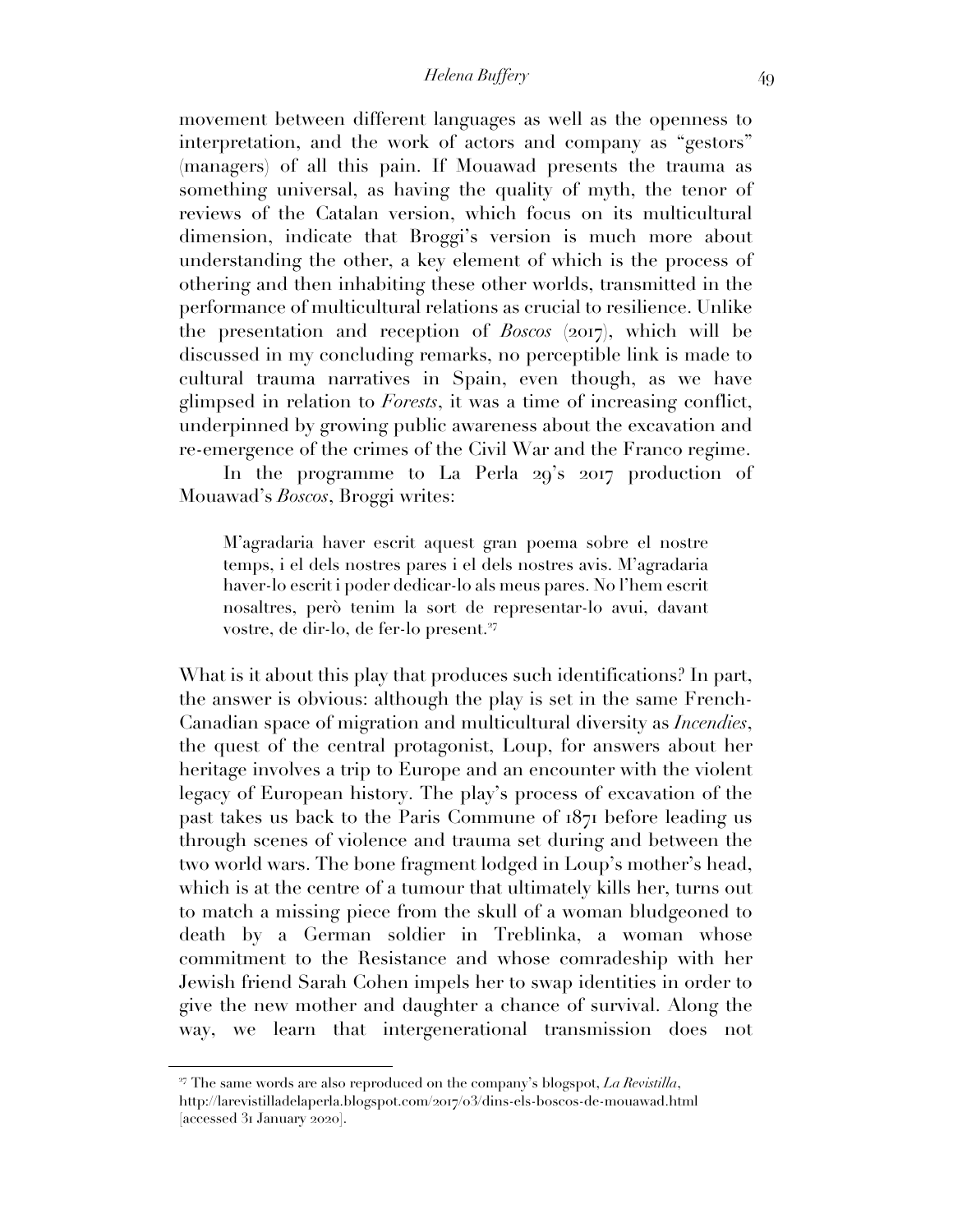necessarily need to journey via blood and DNA, but can be achieved, as in *Incendies*, through friendship, language, care for others, and the ethical relationships set in motion by gifts, promises and debts.

If *Forêts* is, in many ways, more excessive than *Incendies* in the demands it makes on the audience's suspension of disbelief, perhaps this is partly because of a residual resistance to see Europe as monstrous other. *Boscos/Forêts* is a play about resilience, about healing, and about the translatability of trauma. It is also a play in which the forest at its heart—here the Forest of Ardennes, rather than the Forest of Arden—is imagined first as a utopian paradise by the young Albert Keller, who seeks to escape the industrial capitalism of a father whose factories end up fuelling two major wars. Yet the desired communion with nature soon descends into darkness and chaos as isolation from the world gives way to incest, rape and parricide. In the words of Edgar, shortly before learning his sister is pregnant by his father:

| La forêt. À perte de vue, la<br>forêt et partout, partout,<br>partout, partout, partout,<br>partout, partout la forêt et<br>au beau milieu de cette<br>putain d'enfoirée de<br>bordel de cul de merde de<br>forêt, il y a nous, sans<br>personne à aimer, sans<br>personne à rencontrer et<br>jamais, jamais le moindre<br>espoir pour rêver! | Exactament, el bosc. Fins<br>on arriba la vista, el bosc<br>per tot arreu, per tot arreu,<br>per tot arreu, per tot arreu,<br>per tot arreu, per tot arreu<br>el bosc i al bell mig<br>d'aquesta puta merda de<br>refotut bosc dels collons hi<br>som nosaltres, sense ningú<br>per estimar i sense ningú a<br>qui trobar-nos i mai, mai<br>la més mínima esperança<br>de somiar! |
|-----------------------------------------------------------------------------------------------------------------------------------------------------------------------------------------------------------------------------------------------------------------------------------------------------------------------------------------------|-----------------------------------------------------------------------------------------------------------------------------------------------------------------------------------------------------------------------------------------------------------------------------------------------------------------------------------------------------------------------------------|
|                                                                                                                                                                                                                                                                                                                                               | (Mouaward 2017, 331)                                                                                                                                                                                                                                                                                                                                                              |

By linking *Boscos* so overtly to the memories of his own parents and grandparents, Broggi encourages us to link it to cultural trauma narratives in Catalonia and Spain. <sup>28</sup> Yet in the prologue to *La sang de les promeses*, at least, there is a suggestion that we might just as well draw on *Incendies* to encounter the same process of identification,

<sup>&</sup>lt;sup>28</sup> It bears remembering that Broggi is the grandson of the eminent physician and pacifist Moisès Broggi (1908–2012), who was a field surgeon for the International Brigades during the Spanish Civil War.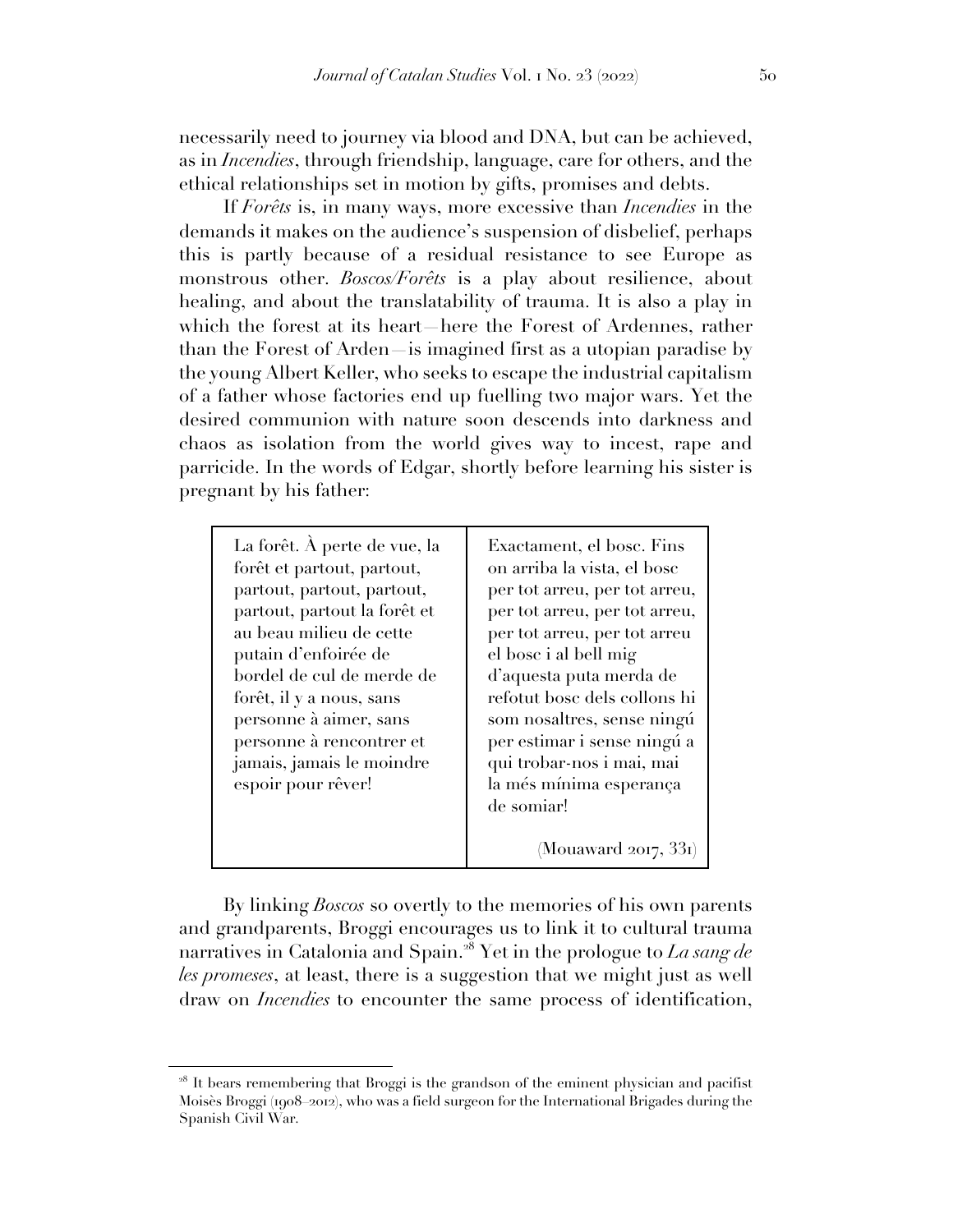judging by the signs of retraumatization in the following anecdote about Broggi's father's reading of this play:

[L]lavors, recordo que li vaig deixar el text al meu pare un matí perquè el llegís. Vaig tornar al vespre i el vaig trobar assegut, en una butaca, amb els ulls vidriosos i amb el llibre ja tancat a les mans. Semblava que fes hores que estava en aquella posició. Se'l veia quasi enfadat: "Què és això? D'on surt aquesta força? Aquesta brutalitat?"

(Broggi prologue to Mouawad 2017, 10–11)

The journey taken by La Perla 29 in order to "excavate" *Boscos* leads them to travel to the Ardennes, where they source some of the tree images projected during the performance and take many of the photographs of their creative process that are then published in a book to accompany the show. Once again, their physical and mental journey is evoked in parallel to that of the central protagonist of the play, in a process of witnessing that is capable both of seeing the entire landscape and of recognising one's own place within it:

LOUP: Mama, El teu cos finalment a la terra, Veig un horitzó complet que desplega davant meu I és esfereïdor Esfereïdor de grandària i de profunditat Veig, de cop, l'espai que se'n va per allà Fins al nord Fins al sud Fins a l'est I fins a l'oest.

 $(Mouawad 2017, 369)$ 

Perhaps all that I have really shown here are examples of different metaphorical, real, symbolic, desired, projected—forests, where our capacity to see and understand is marred by repetition and blockage, by an inability to see our own place in the landscape, by an unwillingness to translate and, finally, by the relative unfamiliarity of a minority or minoritised language. Initially, I had intended to include other multilingual forests witnessed in the same period  $(2012–2017)$  as the rise of the Catalan independence movement and to reflect on what they reveal about the changing shape of Catalan culture, society, language and environment. Instead, I have opted for something far simpler, yet, I hope, more valuable: the importance of engaging with other languages, identities and cultures, of entering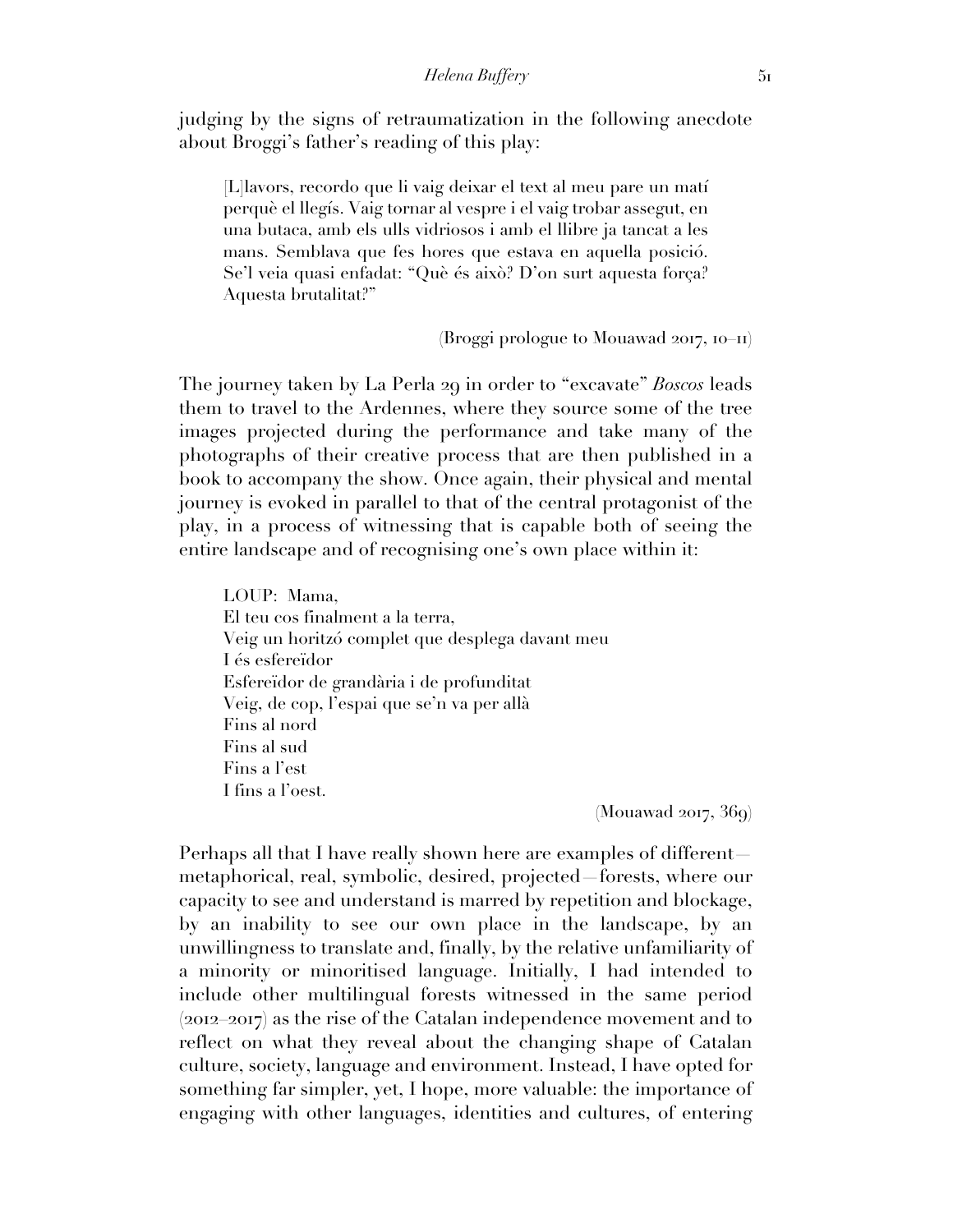the forest, of trying to see the wood and the trees simultaneously, as a witness, as a translator, as an actor, as a traveller, as a spectator, and, in so doing, to attempt to account for at least some of the gaps, silences and blockages. This ultimately involves taking account of one's own place in the landscape—linguistically, socially, geopolitically and ethically—and recognising one's own responsibility and agency along with those of others.

### **Works Cited**

- Apter, Emily. 2006. *The Translation Zone: A New Comparative Literature*. Princeton: NJ, Princeton UP.
- Apter, Emily. 2013. *Against World Literature: On the Politics of Untranslatability*. London: Verso.
- Ayanz, Miguel. 2012. "Bieito se va por las ramas." *La Razon*, 25 October. https://www.larazon.es/historico/910-forests-bieito-se-va-por-lasramas-NLLA\_RAZON\_497379/ (accessed 31 January 2022).
- Bagnera, Diego. 2012. "Forests/Calixto Bieito." Blog. http://diegobagnera/exhibit/por-que-queremos-tanto-a-calixto-bieito/ (accessed 31 January 2022).
- Baker, Mona. 2006. *Translation and Conflict: A Narrative Account*. London-New York: Routledge.
- Bandia, Paul. 2014. *Translation as Reparation: Writing and Translation in Postcolonial Africa*. London-New York: Routledge.
- Benjamin, Walter. 1992 [1923]. "The Task of the Translator." In *Illuminations*, 70–82. Translated by Harry Zohn. London: Fontana.
- Berman, Antoine. 2012 [1985]. "Translation and the Trials of the Foreign." Translated by Lawrence Venuti. In *The Translation Studies Reader*, edited by Lawrence Venuti, 191–202. New York: Routledge.
- Billington, Michael. 2012. "Forests review." *The Guardian*, 5 September. https://www.theguardian.com/stage/2012/sep/05/forests-review (accessed 14 February 2022).
- Buffery, Helena. 2013. "Negotiating the Translation Zone: Invisible Borders and Other Landscapes on the Contemporary Heteroglossic Stage." *Translation Studies* 6: 150–65.
- Buffery, Helena. 2019. "In Process: The Catalan Independence Movement in On-stage Translation." *Journal of Catalan Studies*, 21, no. 3: 287-306.
- Carlson, Marvin. 2003. *The Haunted Stage: The Theater as Memory Machine*. Ann Arbor: Michigan UP.
- Carlson, Marvin. 2006. *Speaking in Tongues: Languages at Play in the Theatre*. Ann Arbor: Michigan UP.
- Cavendish, Dominic. 2012. "Forests, Birmingham rep @ the old rep, review" *The Telegraph*, 5 September.

https://www.telegraph.co.uk/culture/theatre/theatre-

reviews/9523088/Forests-Birmingham-rep-the-old-rep-review.html (accessed 4 September 2021).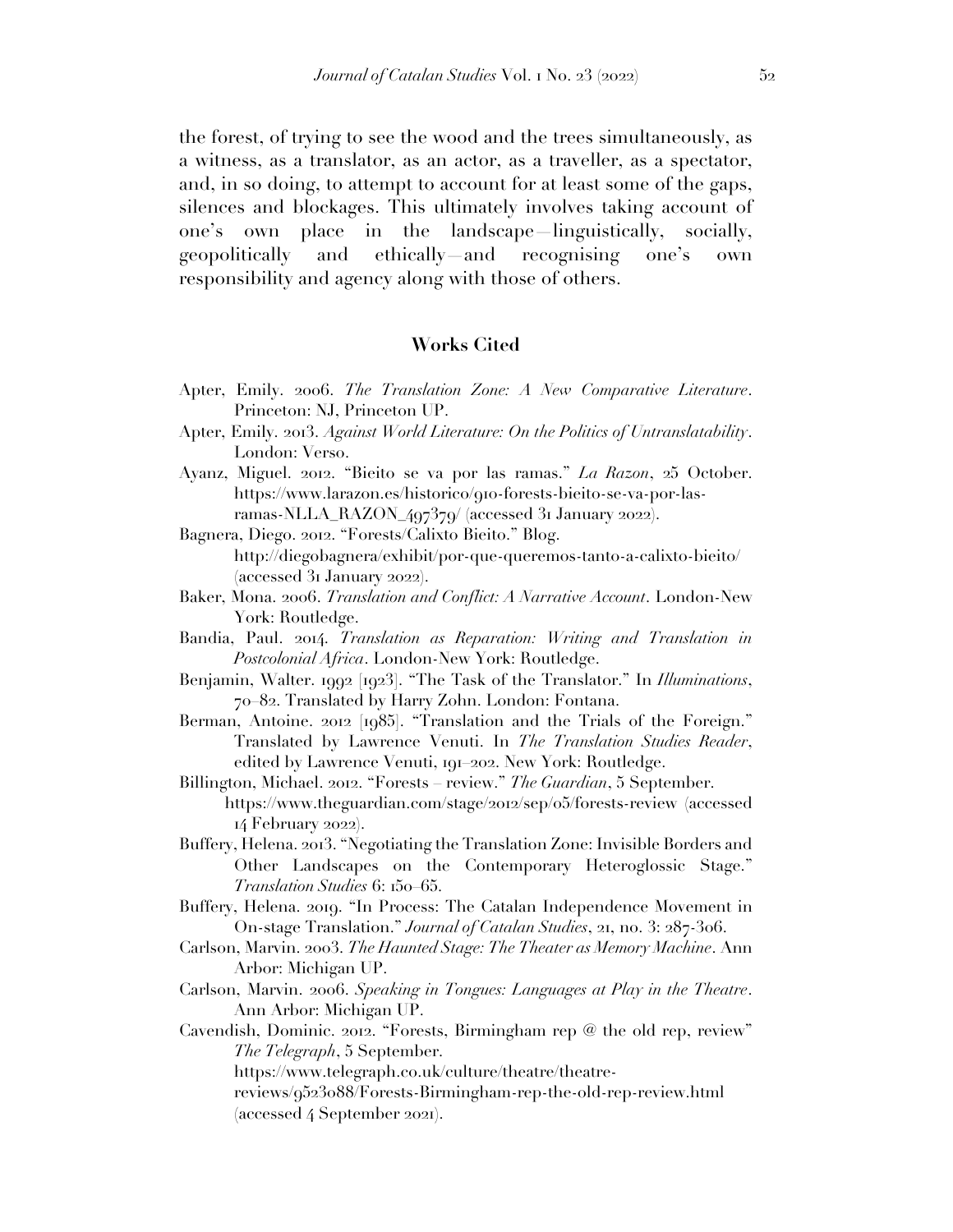- Cronin, Michael. 2017. *Eco-Translation: Translation and Ecology in the Age of the Anthropocene*. London-New York: Routledge
- Cuenca, Maria Josep. 2009. "The War of the Languages: Metaphors of Linguistic Conflict in Catalonia." Joan Gili Memorial Lecture, The Anglo-Catalan Society.http://www.anglo-catalan.org/downloads/joangili-memorial-lectures/lecture11.pdf (accessed 4 September 2021).
- Delgado, Maria. 2006. "Journeys of Cultural Transference: Calixto Bieito's Multilingual Shakespeares." *The Modern Language Review*, 101, no. 1: 106–50.
- Delgado, Maria. 2010. "Performing Barcelona: Cultural Tourism, Geography and Identity." In *Barcelona: Visual Culture, Space and Power*, edited by Helena Buffery and Carlota Caulfield, 173–92. Cardiff: Wales UP.
- Delgado, Maria. 2017. "Madrid's Theatre takes Inspiration from the Greeks." *European Stages*, 10. https://europeanstages.org/2017/10/28/madridstheatre-takes-inspiration-from-the-greeks/ (accessed 6 September 2021).
- Demarco, Richard. 1982. "Conversations with Artists." *Studio International* 195, no. 996: 46–51.
- Dustagheer, Sarah. 2012. "Review of *Forests*." *Exeunt Magazine*, 11 November. http://exeuntmagazine.com/reviews/forests/ (accessed 4 September 2021).
- Feldman, Sharon. 2009. *In the Eye of the Storm: Contemporary Theater in Catalonia*. Cranbury: NY, Associated UP.
- Fisher, Philip. 2012 "Review of *Forests.*" *British Theatre Guide*, 6-10 November. https://www.britishtheatreguide.info/reviews/forests-barbican-8226 (accessed 31 January 2022).
- Gavaldón, Miguel. 2012. "Mono de teatro blog," 27 October. https://espectaculosenmadrid.wordpress.com/2012/10/27/forests-decalixto-bieito-suenos-febriles-en-un-bosque-shakespeariano/ (accessed 31 January 2022).
- Greenblatt, Stephen. 2009. *Cultural Mobility: A Manifesto*, Cambridge: Cambridge UP.
- Hickling, Alfred. 2012. "Calixto Bieito: 'Shakespeare's Theatre was Full of Blood and Violence." *The Guardian*, 3 September. https://www.theguardian.com/stage/2012/sep/03/calixto-bieitoshakespeare-mashup-forests (accessed 31 January 2022).
- Holstun, Jim. 2015. "Antigone Becomes Jocasta: Soha Bechara, Résistante, and Incendies." *Mediations*, 29, no. 1: 3–42. http://www.mediationsjournal.org/articles/antigone-becomes-jocasta (accessed 4 September 2021)
- Inghilleri, Moira, and Sara Harding, editors. 2010. *Translation and Violent Conflict*. London–New York: Routledge.
- Kate Kellaway. 2012. "Forests; Branches: The Nature of Crisis Review." *The Guardian*, 9 September. https://www.theguardian.com/stage/2012/sep/09/forests-branches-

nature-of-crisis-review (accessed 4 September 2021).

Letts, Quentin. 2012. "Forests Birmingham Repertory Theatre." *Daily Mail*, 5 September.